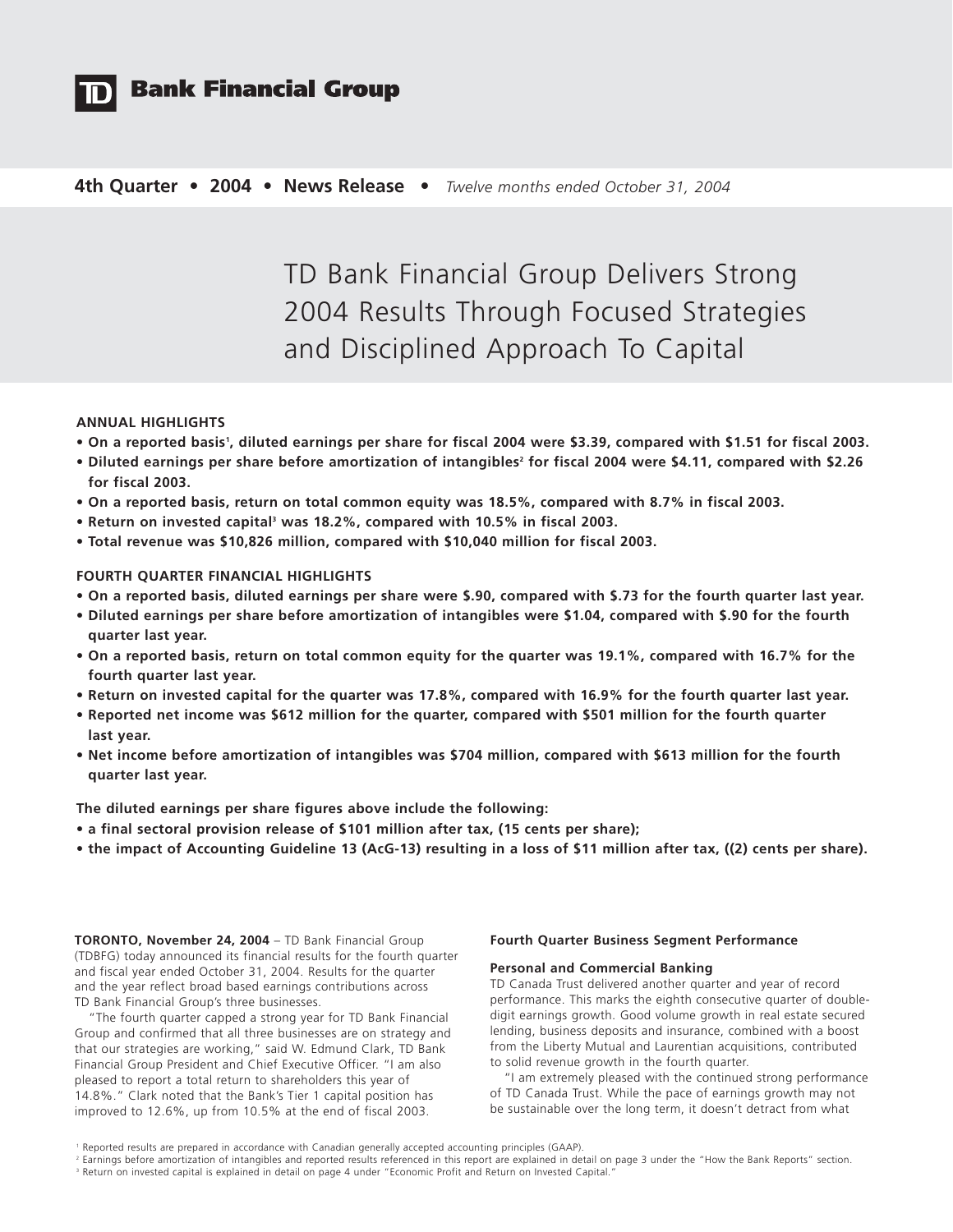is truly an outstanding accomplishment," said Clark. "Management and employees have done a great job of delivering strong earnings growth despite an environment marked by prolonged margin compression."

TD Canada Trust remains focused on investing in the business to enhance customer satisfaction while permanently reducing expenses. As a result, expenses increased in the fourth quarter in support of ABM upgrades and infrastructure systems development, as well as the Liberty Mutual acquisition. This expense growth is expected to moderate in future quarters.

"TD Canada Trust's priorities in 2005 are to attract personal banking customers and grow underrepresented businesses including insurance, small business and commercial banking, while continuing to enhance customer service, and manage expenses effectively," said Clark.

#### **Wealth Management**

The Bank's Wealth Management business delivered reasonable earnings in the fourth quarter. TD Mutual Funds generated strong sales of long term funds and finished the year with record earnings. Discount brokerage volumes were lower in the fourth quarter than in the first half of the year, in light of softer financial markets.

"On balance, Wealth Management had a very good year and as a result, we have accelerated our infrastructure investment aimed at enhancing our customer service delivery capabilities," said Clark.

Assets under administration grew by \$20 billion in 2004 to stand at \$279 billion at the end of the fourth quarter. The growth is attributable to the addition of new assets in discount brokerage and the advice-based businesses.

"Our Wealth Management businesses truly demonstrated excellent execution this year, generating strong results in the face of uncertain markets. The focus in 2005 will be on attracting new customers and growing assets, particularly in the advice-based businesses," said Clark.

#### **Wholesale Banking**

Wholesale Banking delivered solid results in the fourth quarter. Fourth quarter net income was the same as last year but it was achieved with lower capital, pushing up the return on invested capital.

"Despite weaker capital markets, Wholesale Banking still managed to generate reasonable net income this quarter and an attractive return on invested capital," said Clark. "As expected, the exceptionally strong pace of the first two quarters wasn't sustainable, but on balance this was an excellent year for Wholesale Banking."

"Growing and deepening client relationships, expanding our product offerings, and operating with excellence are our priorities for Wholesale Banking in 2005," said Clark. "We expect this to position Wholesale Banking well to continue delivering a strong return on invested capital."

### **Corporate**

The Corporate segment released the remaining \$101 million after tax (\$155 million pre-tax) of sectoral provisions in the fourth quarter following a review of the adequacy of the overall reserves. The Bank has identified specific allowances and no longer requires sectoral allowances.

## **CONCLUSION**

"Strong earnings from our three businesses, coupled with a disciplined approach to capital, give us an opportunity to invest where we see opportunity for growth," said Clark. "With limited opportunities for domestic expansion through deals such as the acquisition of 57 Laurentian branches and the Liberty Mutual insurance business, we needed to identify outlets for excess capital that make strategic sense. We found that in Banknorth." The Bank hopes to receive regulatory and shareholder approval and close this deal in early 2005.

#### **Forward-looking statements**

*From time to time, the Bank makes written and oral forward-looking statements, including in this report, in other filings with Canadian regulators or the U.S. Securities and Exchange Commission (SEC), and in other communications. All such statements are made pursuant to the "safe harbour" provisions of the United States Private Securities Litigation Reform Act of 1995. Forward-looking statements include, among others, statements regarding the Bank's objectives and targets, and strategies to achieve them, the outlook for the Bank's business lines, and the Bank's anticipated financial performance. Forward-looking statements are typically identified by words such as "believe", "expect", "may" and "could". By their very nature, these statements are subject to inherent risks and uncertainties, general and specific, which may cause actual results to differ materially from the expectations expressed in the forward-looking statements. Some of the factors that could cause such differences include: the credit, market, liquidity, interest rate, operational and other risks discussed in the management discussion and analysis section of this report and in other regulatory filings made in Canada and with the SEC, including the Bank's 2003 Annual Report; general business and* economic conditions in Canada, the United States and other countries in which the Bank conducts business; the effect of changes in monetary policy; the degree *of competition in the markets in which the Bank operates, both from established competitors and new entrants; legislative and regulatory developments; the accuracy and completeness of information the Bank receives on customers and counterparties; the timely development and introduction of new products and services in receptive markets; the Bank's ability to complete and integrate acquisitions, including the acquisition of a 51% interest in Banknorth Group, Inc.; the Bank's ability to attract and retain key executives; reliance on third parties to provide components of the Bank's business infrastructure; technological changes; change in tax laws; unexpected judicial or regulatory proceedings; continued negative impact of the United States securities litigation environment; unexpected changes in consumer spending and saving habits; the possible impact on the Bank's businesses of international conflicts and terrorism; acts of God, such as earthquakes; and management's ability to anticipate and manage the risks associated with these factors and execute the Bank's strategies. The preceding list is not exhaustive of all possible factors. Other factors could also adversely affect the Bank's results. For more information, please see the discussion starting on page 32 of the Bank's 2003 Annual Report concerning the effect certain key factors could have on actual results. All such factors should be considered carefully when making decisions with respect to the Bank, and undue reliance should not be placed on the Bank's forward-looking statements. The Bank does not undertake to update any forward-looking statements, written or oral, that may be made from time to time by or on its behalf.*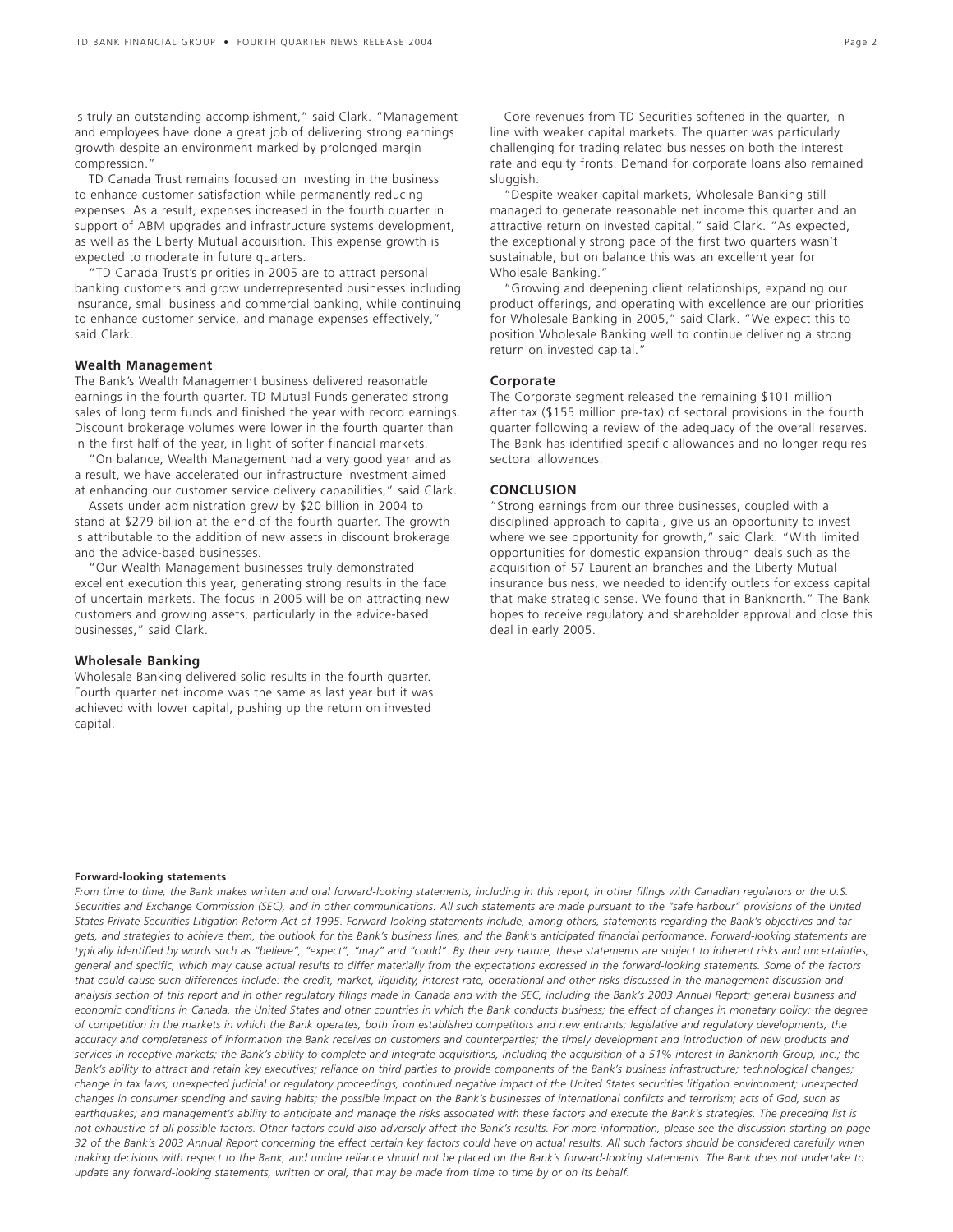## **MANAGEMENT'S DISCUSSION AND ANALYSIS OF OPERATING PERFORMANCE**

#### **How the Bank Reports**

The Bank prepares its financial statements in accordance with Canadian generally accepted accounting principles (GAAP), which are presented on pages 13 to 16 of this Fourth Quarter News Release. The Bank refers to results prepared in accordance with GAAP as the "reported basis".

The Bank also utilizes earnings before the amortization of intangibles to assess each of its businesses and to measure overall Bank performance. To arrive at this measure, the Bank removes amortization of intangibles from reported basis earnings. Previously the Bank reported operating cash basis earnings. Since the only distinction between operating cash basis and reported basis earnings, beginning in 2003, was the amortization of intangibles (as there were no special items), the Bank now refers to earnings before amortization of intangibles as it is a better description of this measure.

The majority of the Bank's intangible amortization relates to the Canada Trust acquisition in fiscal 2000. The Bank excludes amortization of intangibles as this approach is how the Bank manages the businesses internally. Consequently, the Bank believes that earnings before amortization of intangibles provides the reader with an understanding of the Bank's results that can be consistently tracked from period to period.

As explained, earnings before amortization of intangibles is different from reported results determined in accordance with GAAP. Earnings before amortization of intangibles and related terms used in this release are not defined terms under GAAP, and therefore may not be comparable to similar terms used by other issuers. The table below provides a reconciliation between the Bank's earnings before amortization of intangibles and its reported results.

### **Reconciliation of earnings before amortization of intangibles to reported results** (unaudited)

|                                                                                                                                                                       |    | For the three months ended      |    |                                 |     | For the twelve months ended      |    |                                |  |
|-----------------------------------------------------------------------------------------------------------------------------------------------------------------------|----|---------------------------------|----|---------------------------------|-----|----------------------------------|----|--------------------------------|--|
| (millions of Canadian dollars)                                                                                                                                        |    | Oct. 31<br>2004                 |    | Oct. 31<br>2003                 |     | Oct. 31<br>2004                  |    | Oct. 31<br>2003                |  |
| Net interest income<br>Provision for (reversal of) credit losses<br>Other income<br>Non-interest expenses                                                             | \$ | 1,475<br>(73)<br>1,118<br>1,762 | \$ | 1,379<br>(83)<br>1,094<br>1,785 | s   | 5,943<br>(386)<br>4,883<br>7,381 | \$ | 5,616<br>186<br>4,424<br>7,592 |  |
| Income before provision for income taxes<br>and non-controlling interest<br>Provision for income taxes<br>Non-controlling interest                                    |    | 904<br>177<br>23                |    | 771<br>135<br>23                |     | 3,831<br>952<br>92               |    | 2,262<br>603<br>92             |  |
| Net income before amortization of intangibles and<br>preferred dividends<br>Amortization of intangibles, net of income taxes                                          | \$ | 704<br>92                       | \$ | 613<br>112                      | s.  | 2,787<br>477                     | \$ | 1,567<br>491                   |  |
| Net income<br>Preferred dividends                                                                                                                                     | \$ | 612<br>17                       | \$ | 501<br>21                       | \$. | 2,310<br>78                      | \$ | 1,076<br>87                    |  |
| Net income applicable to common shares – reported basis                                                                                                               | \$ | 595                             | \$ | 480                             | s.  | 2,232                            | \$ | 989                            |  |
| (Canadian dollars)                                                                                                                                                    |    |                                 |    |                                 |     |                                  |    |                                |  |
| Basic net income per common share – reported basis<br>Diluted net income per common share – reported basis<br>Basic net income per common share – before amortization | \$ | .91<br>.90                      | \$ | .74<br>.73                      | s   | 3.41<br>3.39                     | \$ | 1.52<br>1.51                   |  |
| of intangibles<br>Diluted net income per common share – before amortization                                                                                           |    | 1.05                            |    | .91                             |     | 4.14                             |    | 2.28                           |  |
| of intangibles                                                                                                                                                        |    | 1.04                            |    | .90                             |     | 4.11                             |    | 2.26                           |  |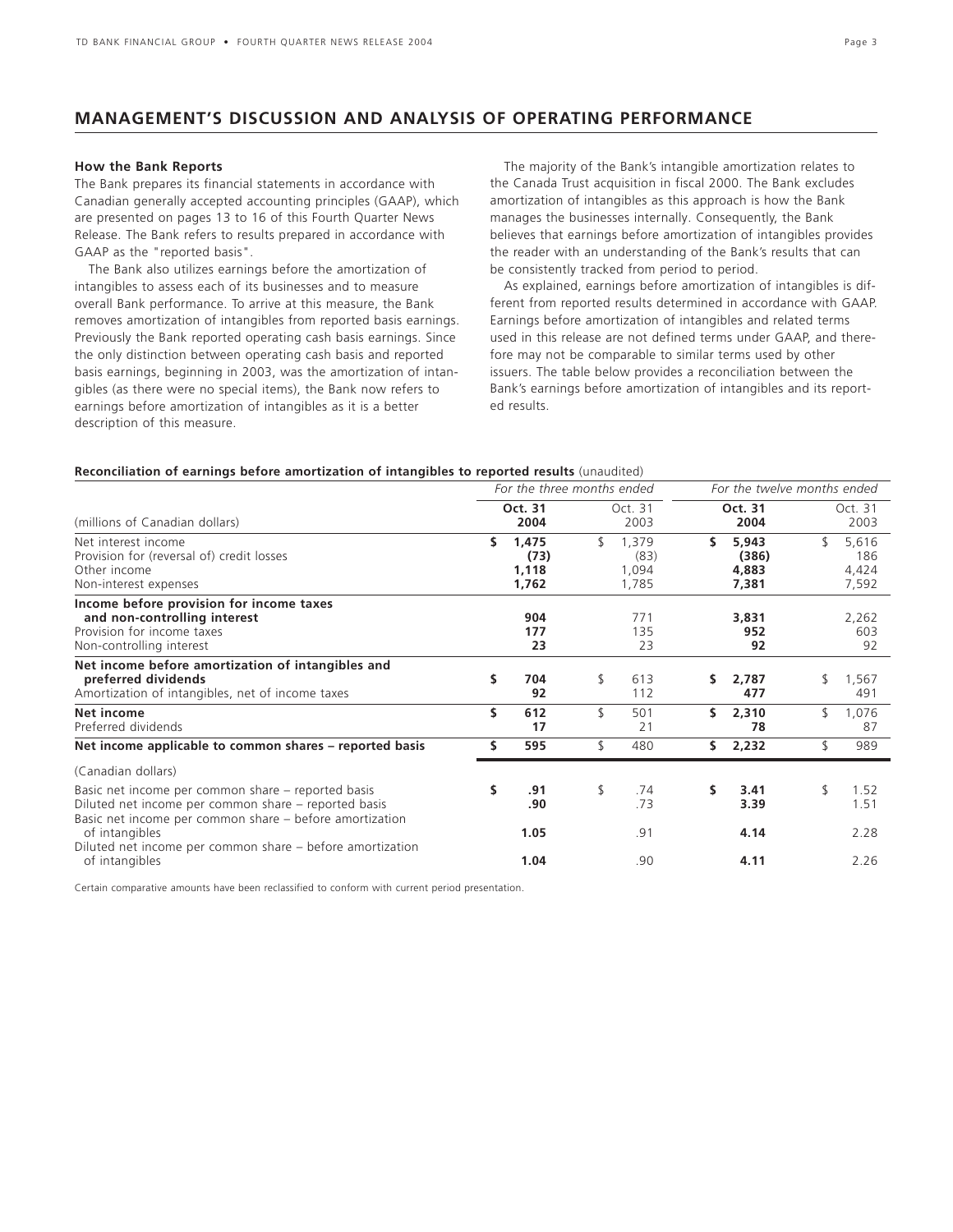## **Net Income**

Reported net income was \$612 million for the fourth quarter, compared with \$501 million in the same quarter last year. Reported basic earnings per share were \$.91, compared with \$.74 in the same quarter last year. Reported diluted earnings per share were \$.90 for the quarter, compared with \$.73 in the same quarter last year. Reported return on total common equity, on an annualized basis was 19.1% for the quarter compared with 16.7% last year.

Net income before amortization of intangibles for the fourth quarter was \$704 million, compared with \$613 million for the same quarter last year. Basic earnings per share before amortization of intangibles were \$1.05, compared with \$.91 in the same quarter last year. Diluted earnings per share before amortization of intangibles were \$1.04 for the quarter, compared with \$.90 in the same quarter last year. Return on total common equity before amortization of intangibles, on an annualized basis was 22.1% for the quarter compared with 20.6% last year.

#### **Economic Profit and Return on Invested Capital**

The Bank utilizes economic profit as a tool to measure shareholder value creation. Economic profit is net income before amortization of intangibles less preferred dividends and a charge for average invested capital. Average invested capital is equal to average common equity plus the average cumulative after-tax amounts of goodwill and intangible assets amortized as of the reporting date. The rate used in the charge for capital is the equity cost of capital calculated using the Capital Asset Pricing Model. The charge represents an assumed minimum return required by common shareholders on the Bank's invested capital. The Bank's goal is to achieve positive and growing economic profit.

Return on invested capital (ROIC) is net income before amortization of intangibles less preferred dividends, divided by average invested capital. ROIC is a variation on the economic profit measure that is useful in comparison to the equity cost of capital. Both ROIC and the cost of capital are percentage rates, while economic profit is a dollar measure. When ROIC exceeds the equity cost of capital, economic profit is positive. The Bank's goal is to maximize economic profit by achieving ROIC that exceeds the equity cost of capital.

Economic profit and ROIC are not defined terms under GAAP, and therefore may not be comparable to similar terms used by other issuers. The table below provides a reconciliation between the Bank's economic profit, return on invested capital and net income before amortization of intangibles. Earnings before amortization of intangibles and related terms are discussed in the "How the Bank Reports" section.

### **Reconciliation of economic profit (loss), return on invested capital and net income before amortization of intangibles**

|                   |                   | For the twelve months ended                |                   |  |  |
|-------------------|-------------------|--------------------------------------------|-------------------|--|--|
| Oct. 31<br>2004   | Oct. 31<br>2003   | Oct. 31<br>2004                            | Oct. 31<br>2003   |  |  |
| \$12.392          | \$11.396          | \$12,050                                   | \$11,396          |  |  |
|                   |                   |                                            | 2,396             |  |  |
| \$15.383<br>10.7% | \$13.900<br>10.9% | \$14.884<br>10.7%                          | \$13.792<br>10.9% |  |  |
| (413)             | (382)             | (1,593)                                    | (1,530)<br>1,480  |  |  |
|                   |                   |                                            |                   |  |  |
| 274<br>s          | \$<br>210         | S.<br>1,116                                | (50)              |  |  |
| 17.8%             | 16.9%             | 18.2%                                      | 10.5%             |  |  |
| 19.1%             | 16.7%             | 18.5%                                      | 8.7%              |  |  |
|                   | 2,991<br>687      | For the three months ended<br>2.504<br>592 | 2.834<br>2.709    |  |  |

<sup>1</sup> Includes a charge of \$26 million after-tax for the past amortization of goodwill that became impaired during the second quarter of 2003.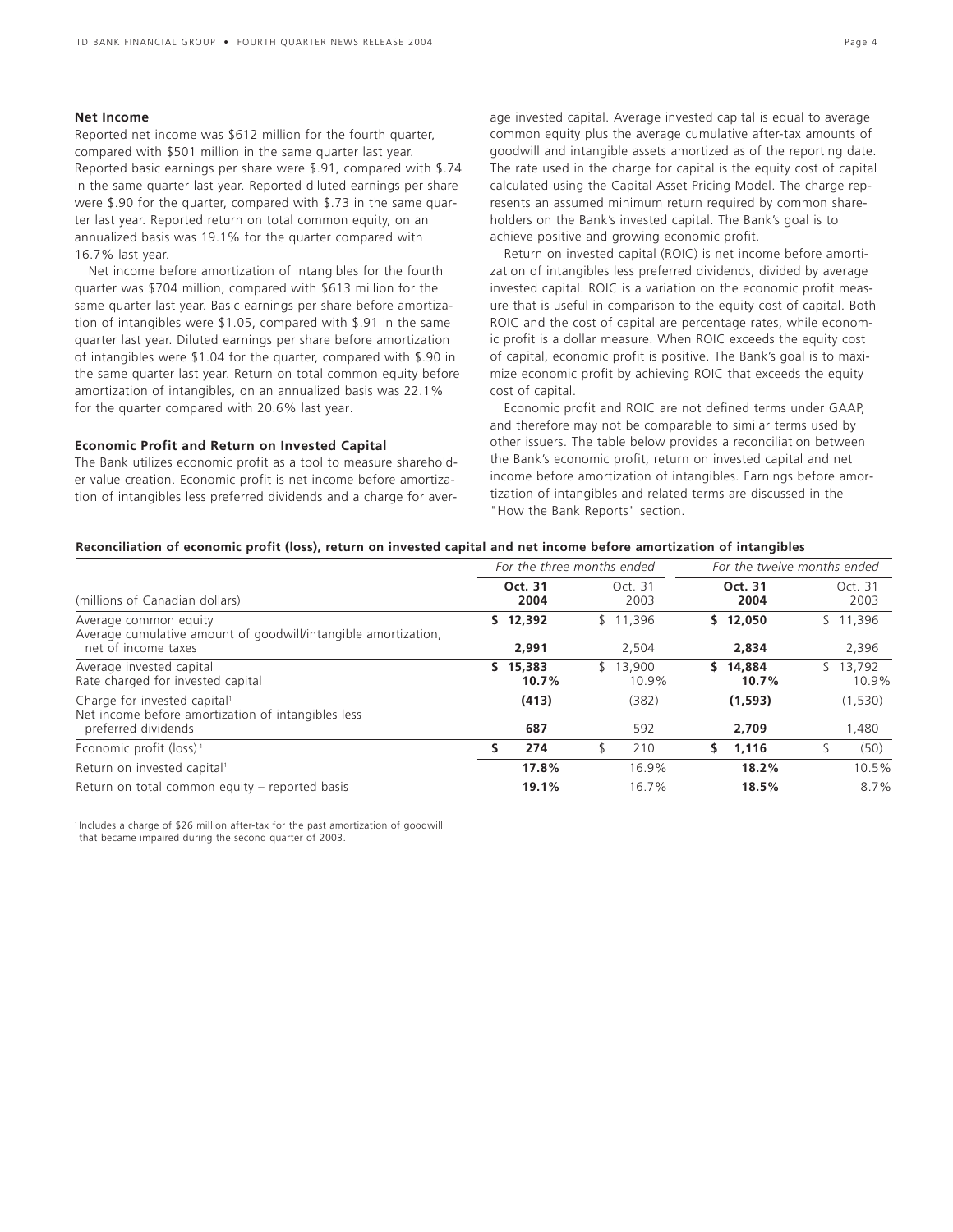## **Net Interest Income**

Net interest income on a reported basis was \$1,475 million this quarter, an increase of \$96 million from the same quarter last year. The increase related primarily to Personal and Commercial Banking, due to volume growth in real estate secured lending along with small business and core deposits, partially offset by lower margins. Net interest income in Wealth Management also increased due to higher margin lending and higher spreads on loans and deposits in Wealth Management's Discount Brokerage business.

Beginning in fiscal 2004, the Bank no longer discusses net interest income on a taxable equivalent basis (TEB) at the total Bank level, as it is not useful at that level. However, on a segmented basis, the Bank continues to report net interest income on a TEB. For further details, see the introductory discussion in the Bank's Management's Discussion and Analysis of TD's Businesses on page 9.

## **Other Income**

Other income on a reported basis was \$1,118 million for the quarter, an increase of \$24 million from the same quarter last year.

Insurance revenues increased by \$56 million compared with the same quarter last year, due to the acquisition of business from Liberty Mutual Group, organic volume growth and lower claims. However, income from card services decreased by \$27 million due to adjustments from credit card customer reward programs.

Mutual fund management fees increased by \$9 million due to higher assets under management relating to higher sales volumes. Full service brokerage and certain other securities services rev-

The investment securities portfolio realized net gains of \$44 million this quarter compared with \$23 million in the same quarter last year. The improvement is largely a result of stronger market conditions resulting in improved exit opportunities for the Bank's private and public equity portfolios. Gains or losses on derivative and loan sales in the non-core lending portfolio improved from a \$19 million loss last year to a \$19 million gain this quarter, a result of improved credit conditions which have resulted in higher market valuations of the derivatives and loans sold during the quarter. However, trading income reported in other income decreased by \$53 million compared with the same quarter last year, largely as a result of reduced trading revenue in the equity businesses. Trading-related income (which is the total of trading income reported in other income and the net interest income on trading positions reported in net interest income) also decreased by \$82 million. This was primarily a result of weaker results in the equity, and interest rate and credit portfolios. The Bank also recognized \$17 million of losses, net of accrual costs, in the fourth quarter related to derivatives not afforded hedge accounting subsequent to the adoption of the new hedging relationships guideline at the beginning of fiscal 2004.

Also, non-trading foreign exchange income improved from a loss of \$31 million in the fourth quarter 2003 to a gain of \$45 million this quarter. The loss in the prior year was the result of the Bank resolving a previously unhedged non-trading U.S. dollar exposure arising from its U.S. dollar Visa business.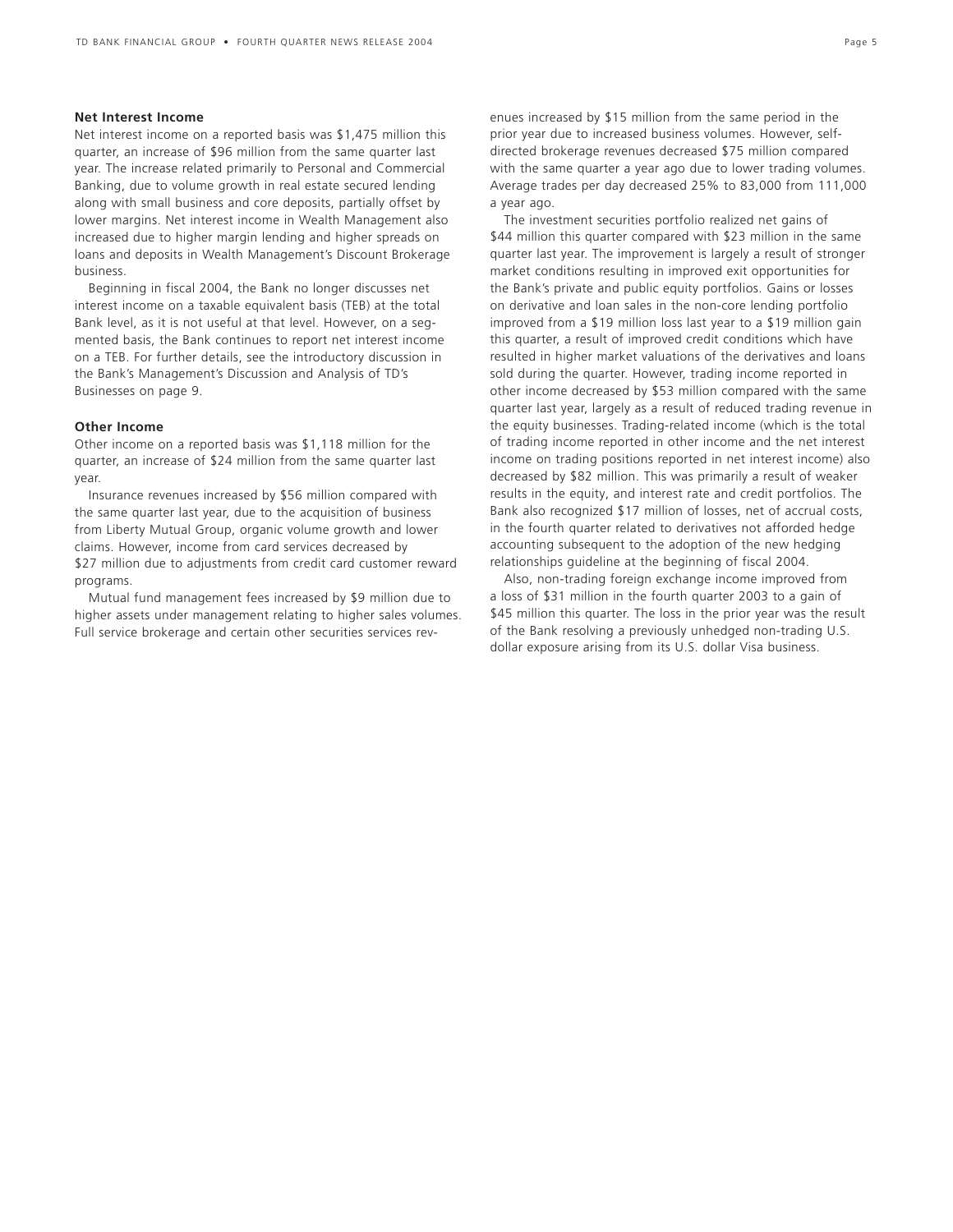### **Non-Interest Expenses**

Expenses before amortization of intangibles for the quarter decreased by \$23 million to \$1,762 million from the same quarter last year. The decrease in expenses this year is primarily attributable to lower severance costs, lower variable compensation expenses in Wholesale Banking and higher expenses in the same quarter last year due to charges related to systems write-offs, real estate downsizing and legal provisions in the non-core portfolio. The decrease was partially offset by contingent litigation reserves of \$54 million and increases in expenses in Personal and Commercial Banking and Wealth Management. Personal and Commercial Banking expenses increased due to the Liberty Mutual and Laurentian branch acquisitions, higher insurance business volumes and the upgrading of the Bank's automated banking machines through an outsourcing arrangement. Expenses in Wealth Management increased mainly due to increased mutual fund trailer payments due to higher assets under management, increases in sales commissions reflecting business growth, and increased investment in technology, hiring of sales staff and marketing costs.

The Bank's efficiency ratio before amortization of intangibles improved to 67.9% in the current quarter from 72.2% in the same quarter a year ago. The Bank's consolidated efficiency ratio is impacted by shifts in its business mix. The efficiency ratio is viewed as a more relevant measure for Personal and Commercial Banking, which had an efficiency ratio before amortization of intangibles of 58.2% this quarter, unchanged from a year ago. On a reported basis, the Bank's overall efficiency ratio improved to 73.4% from 79.3% in the same quarter a year ago.

## **Taxes**

On a reported basis, the Bank's effective tax rate was 16.7% for the fourth quarter, compared with 12.1% in the same quarter a year ago. The Bank's effective tax rate based on earnings before amortization of intangibles was 19.6% for the quarter compared with 17.5% a year ago. The change in the effective tax rates is due to a change in the Bank's business mix.

#### **Balance Sheet**

Total assets were \$311 billion at the end of the fourth quarter 2004, \$37 billion higher than October 31, 2003. Increased positions in securities and securities purchased under resale agreements represented \$19 billion and \$4 billion of the increase, respectively. Also, as compared with last year, personal loans, including securitizations, increased by \$7 billion to reach \$56 billion due to growth in real estate secured lending. At the end of the year, residential mortgages, including securitizations, increased by \$1 billion to reach \$64 billion as compared with last year. Bank-originated securitized assets not included on the balance sheet amounted to \$20 billion, compared with \$19 billion last year.

Wholesale deposits increased by \$14 billion and securities sold short or under repurchase agreements increased by \$4 billion as compared with October 31, 2003. Personal non-term deposits increased by \$6 billion while personal term deposits remained relatively unchanged.

The Bank also enters into structured transactions on behalf of clients which results in assets being recorded on the Bank's Consolidated Balance Sheet for which market risk has been transferred to third parties via total return swaps. As at October 31, 2004, assets under such arrangements amounted to \$14 billion, compared with \$13 billion last year end. The Bank also acquires market risk on certain assets via total return swaps, without acquiring the cash instruments directly. Assets under such arrangements amounted to \$5 billion as at October 31, 2004, compared with \$6 billion as at October 31, 2003. Market risk for all such positions is tracked and monitored, and regulatory market risk capital is maintained.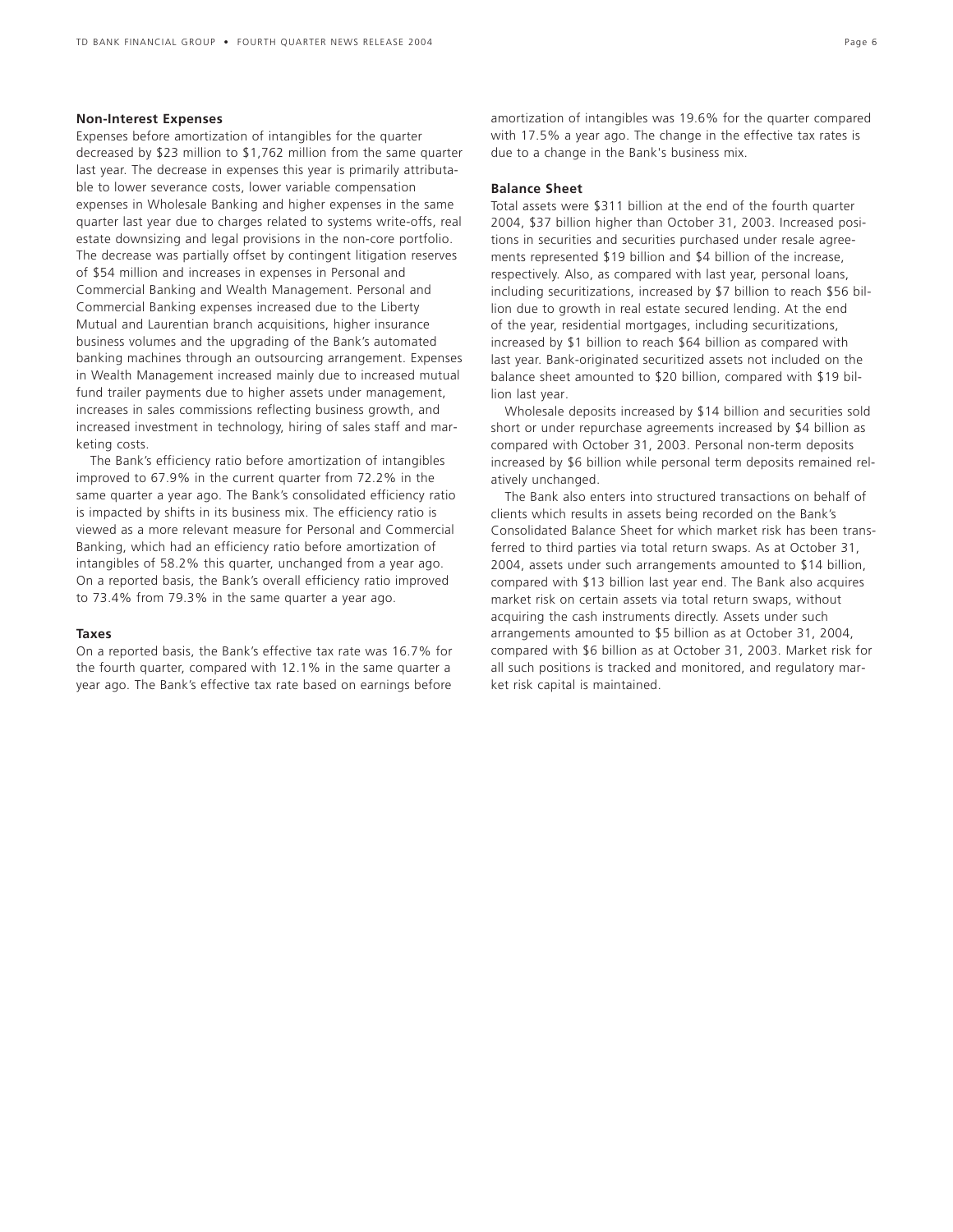## **Managing Risk**

## **Credit Risk and Provision for (Reversal of) Credit Losses**

During the fourth quarter 2004, the Bank recorded a \$73 million reversal of credit losses, compared with a reversal of credit losses of \$83 million in the same quarter last year. The Bank released \$155 million of sectorals during the quarter, resulting in a nil ending balance. Conditions in the lending business have continued to improve from those at the time that the Bank took the sectorals. As a result of these conditions and reduced exposures, the portfolio is at a point where the Bank has identified specific allowances and no longer requires sectoral allowances. The reversal of credit losses for the quarter was somewhat offset by provisions for credit losses in the normal course of business.

### **Interest Rate Risk**

The objective of interest rate risk management for the non-trading portfolio is to ensure stable and predictable earnings are realized over time. In this context, the Bank has adopted a disciplined hedging approach to profitability management for its asset and liability positions including a modeled maturity profile for nonrate sensitive assets, liabilities and equity. Key aspects of this approach are:

- minimizing the impact of interest rate risk on net interest income and economic value within Personal and Commercial Banking; and
- measuring the contribution of each product on a risk adjusted, fully-hedged basis, including the impact of financial options granted to customers.

The Bank uses derivative financial instruments, wholesale instruments and other capital market alternatives and, less frequently, product pricing strategies to manage interest rate risk. As at October 31, 2004, an immediate and sustained 100 basis point increase in rates would have decreased the economic value of shareholders' equity by \$124 million after-tax.

### **Liquidity Risk**

The Bank holds a sufficient amount of liquidity to fund its obligations as they come due under normal operating conditions as well as under various stress scenarios with a base case that defines the minimum amount of liquidity that must be held at all times. The surplus liquid asset position is total liquid assets less the Bank's maturing wholesale funding, potential non-wholesale deposit run-off and contingent liabilities coming due in 90 days. As at October 31, 2004, the Bank's consolidated surplus liquid asset position up to 90 days was \$18.8 billion, compared with a surplus liquid asset position of \$8.7 billion on October 31, 2003. The Bank ensures that it meets the requirements by managing its cash flows and holding highly liquid assets that can be readily converted into cash. The Bank manages liquidity on a global basis, ensuring the prudent management of liquidity risk in all its operations. In addition to a large base of stable retail and commercial deposits, the Bank has an active wholesale funding program including asset securitization. This funding is highly diversified as to source, type, currency and geographical location.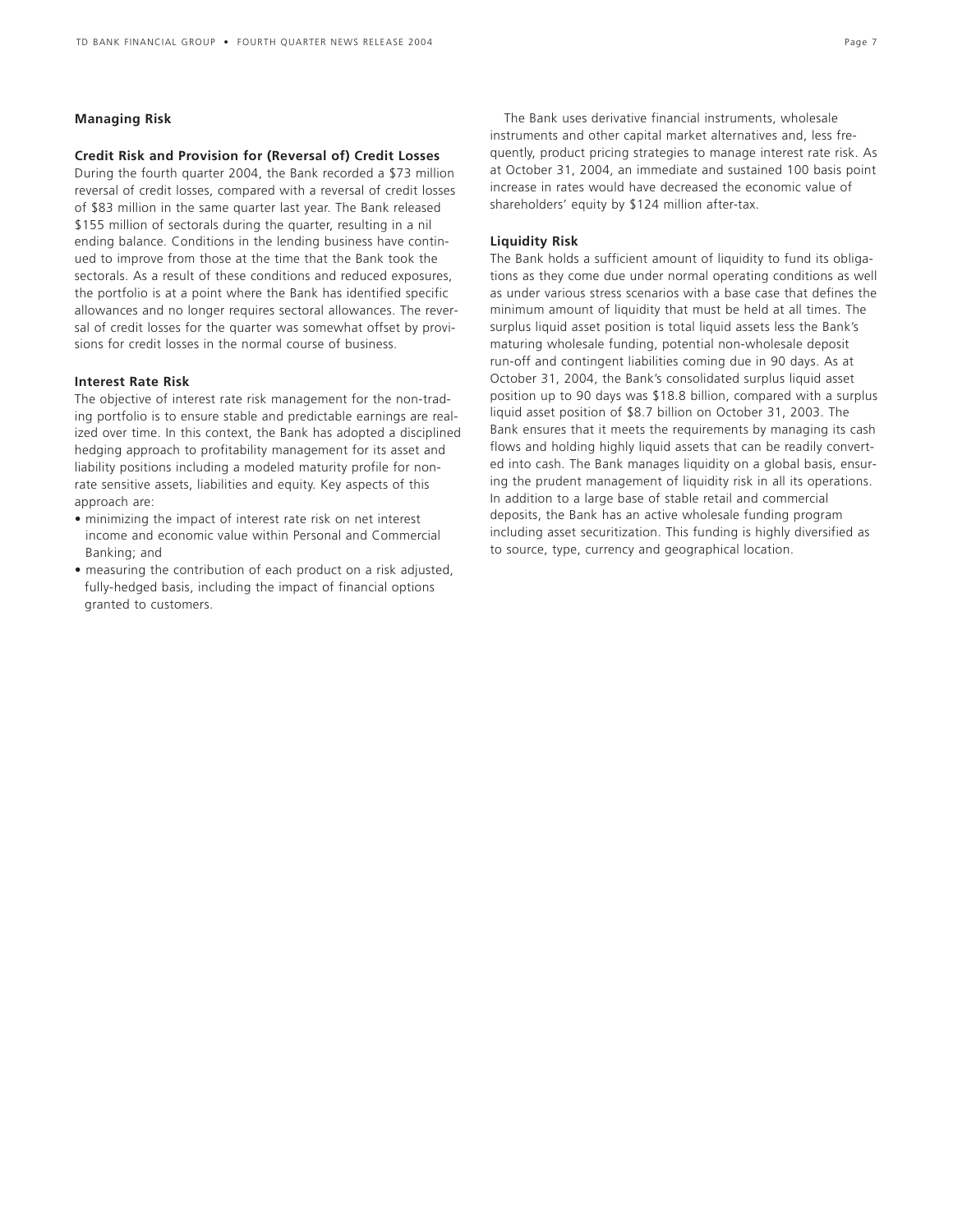#### **Market Risk**

The Bank manages market risk in its trading books by using several key controls. The Bank's market risk policy sets out detailed limits for each trading business, including Value at Risk (VaR), stress test, stop loss, and limits on profit and loss sensitivity to various market factors. Policy controls are augmented through active oversight by independent market risk staff and frequent management reporting. VaR is a statistical loss threshold which should not be exceeded on average more than once in 100 days. It is also the basis for regulatory capital for market risk. The table below presents average and end-of-quarter general market risk VaR usage for the three and twelve months ended October 31, 2004, as well as for the fiscal 2003 average. The Bank backtests its VaR by comparing it to daily net trading revenue. For the three and twelve months ended October 31, 2004, daily net trading revenues were positive for 84.6% and 89.3% of the trading days, respectively. Losses never exceeded the Bank's statistically predicted VaR for the total of the Bank's trading-related businesses.

#### **Value at Risk Usage – Wholesale Banking**

|                                                                                                        | For the three<br>months ended |                                        | For the three<br>months ended |                                        | For the twelve<br>months ended |                                        | months ended | For the twelve                           |
|--------------------------------------------------------------------------------------------------------|-------------------------------|----------------------------------------|-------------------------------|----------------------------------------|--------------------------------|----------------------------------------|--------------|------------------------------------------|
| (millions of Canadian dollars)                                                                         | Oct. 31, 2004                 | As at                                  | Oct. 31, 2004                 | Average                                |                                | Oct. 31, 2004<br>Average               |              | Oct. 31, 2003<br>Average                 |
| Interest rate risk<br>Equity risk<br>Foreign exchange risk<br>Commodity risk<br>Diversification effect |                               | (8.0)<br>(4.2)<br>(2.6)<br>(.8)<br>7.8 |                               | (8.7)<br>(3.9)<br>(2.4)<br>(.6)<br>7.4 |                                | (9.1)<br>(5.3)<br>(2.6)<br>(.8)<br>6.9 |              | (17.0)<br>(6.8)<br>(2.9)<br>(.9)<br>10.2 |
| General Market Value at Risk                                                                           |                               | (7.8)                                  |                               | (8.2)                                  |                                | (10.9)                                 |              | (17.4)                                   |

## **Capital**

As at October 31, 2004, the Bank's Tier 1 capital ratio was 12.6%, compared with 10.5% at October 31, 2003. Riskweighted assets decreased by \$8 billion compared with October 31, 2003, principally from reductions in risk-weighted assets from market risk. Effective February 1, 2004, the Office of the Superintendent of Financial Institutions approved phased implementation of the Bank's Interest Rate Specific VaR model for the calculation of regulatory capital. This replaces the Bank for International Settlements' standardized model approach. Interest Rate Specific VaR is a measure of the potential loss associated with trading positions due to a credit rating change or credit default. Tier 1 capital increased by \$1 billion compared with October 31, 2003 including an increase of \$174 million from the Dividend Reinvestment Plan. Strong internal generation of capital more than offset the repurchase of common shares during the 12 month period at a cost of \$350 million, and the redemption and cancellation of \$225 million in outstanding Class A First Preferred Shares, Series H.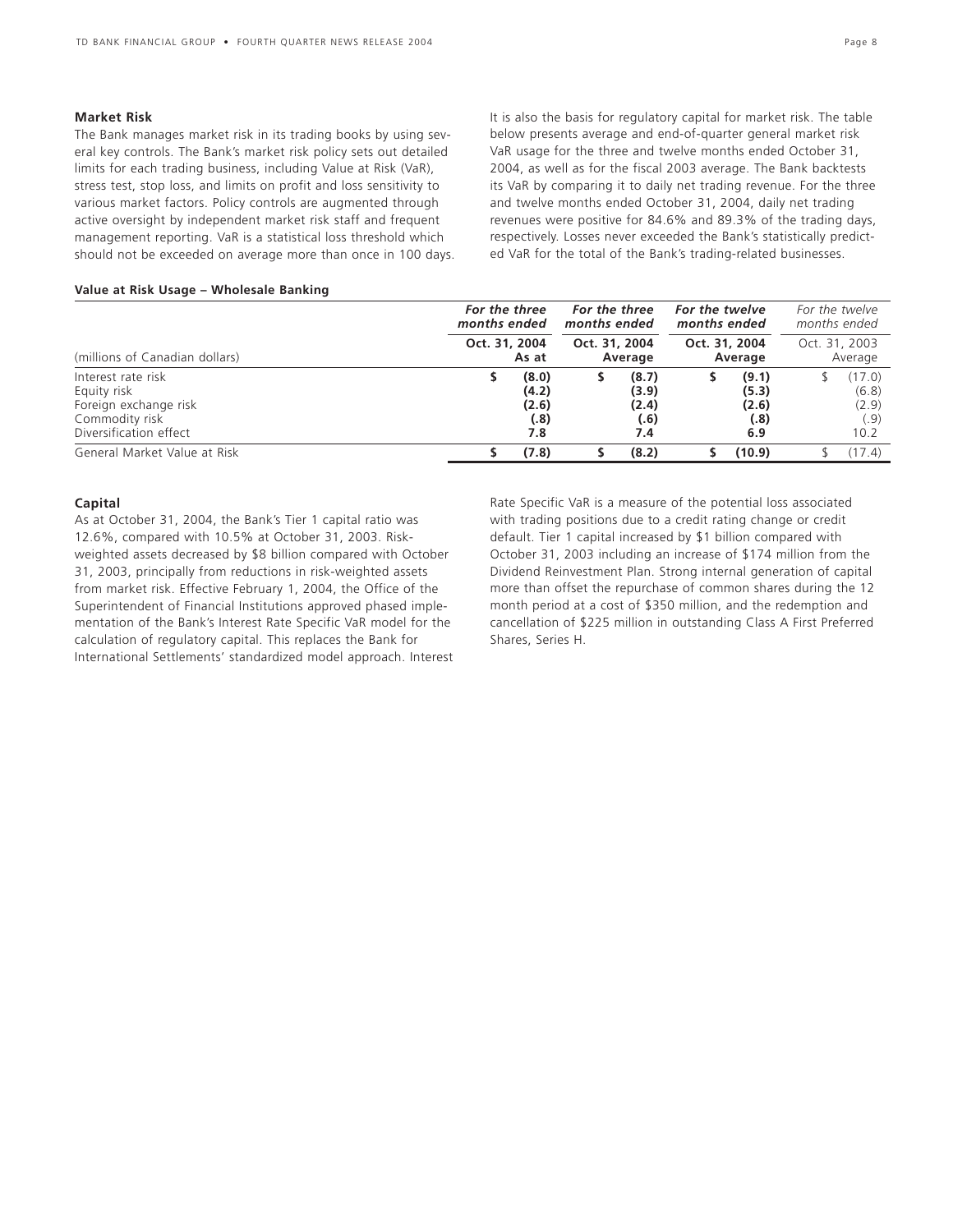## **MANAGEMENT'S DISCUSSION AND ANALYSIS OF TD'S BUSINESSES**

For management reporting purposes, the Bank's operations and activities are organized around the following operating business segments: Personal and Commercial Banking, Wholesale Banking, and Wealth Management. Results of each business segment reflect revenues, expenses, assets and liabilities generated by the businesses in that segment. The Bank measures and evaluates the performance of each segment based on earnings before amortization of intangibles and, where applicable, the Bank notes that the measure is before amortization of intangibles. For example, revenue is not affected by the amortization of intangibles, but expenses are affected by the amortization of intangibles. This measure is only relevant in the Personal and Commercial Banking, and Wealth Management segments as there are no intangibles allocated to the Wholesale Banking and Corporate segments. For further details see the "How the Bank Reports" section in the Bank's Management's Discussion and Analysis of Operating Performance on page 3. For information concerning the Bank's measures of economic profit and return on invested capital, see page 4 in the Bank's Management's Discussion and Analysis of Operating Performance.

Net interest income, primarily within Wholesale Banking is calculated on a taxable equivalent basis (TEB), which means that the value of non-taxable or tax-exempt income such as dividends is adjusted to its equivalent before tax value. Using TEB allows the Bank to measure income from all securities and loans consistently and makes for a more meaningful comparison of net interest income with similar institutions.

### **Personal and Commercial Banking**

Personal and Commercial Banking recorded its eighth consecutive quarter of double-digit earnings growth. Strong revenue growth along with a sharp decline in the provision for credit losses offset higher expenses. Net income of \$390 million before amortization of intangibles for the fourth quarter increased by \$63 million or 19% from the prior year. Return on invested capital increased from 19% last year to 21% this quarter and economic profit grew by \$53 million or 32% over last year.

Revenue grew by \$124 million or 8% over last year. The acquisition of insurance business from Liberty Mutual Group and branches from Laurentian Bank contributed \$50 million to revenue growth. The main contributors to organic revenue growth were strong volumes in insurance, core deposits, real estate secured lending, small business deposits and branch mutual fund sales, as well as improved insurance loss rates. These areas of growth were partly offset by lower margins and adjustments for credit card customer reward programs.

As compared with the same quarter last year (before the impact of the Laurentian branch acquisition), real estate secured lending volume (including securitizations) grew by \$10 billion or 10%, credit card volume grew by \$200 million or 6% and personal deposit volume grew \$3 billion or 4%. Business deposits grew by \$3 billion or 11% and originated gross insurance premiums grew by \$49 million or 14% (before the impact of the acquisition from Liberty Mutual). Personal loans declined by \$300 million or 2% and business loans and acceptances declined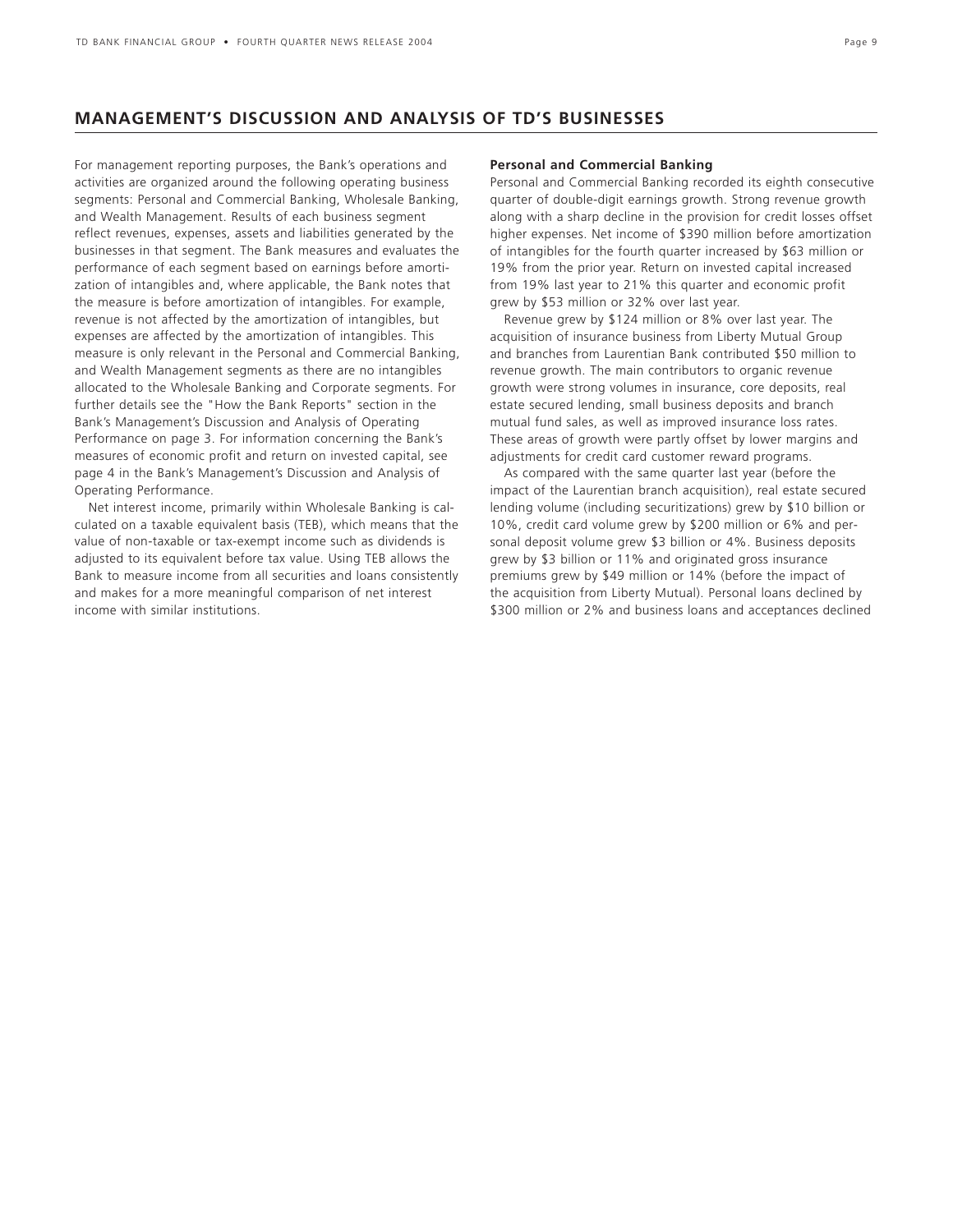by \$550 million or 3%. The Laurentian branch acquisition added \$2 billion of lending volume and \$2 billion of deposit volume. As of August 2004, personal market share (loans, deposits and mutual funds) was 21.0% down .06% from last year. Absent the branch acquisition, market share would have declined by .37%. Customer satisfaction as measured by the retail branch Customer Satisfaction Index was 86.9%; an improvement of .2% compared with the prior quarter and up 1.2% compared with the prior year.

Margin on average earning assets decreased from 3.18% last year to 3.05% due to a combination of competitive pricing, increased volume of lower margin real estate secured lending and the impact of the low interest rate environment on deposit margins. Margin improved by .02% over last quarter as a result of improved deposit margins and lower mortgage prepayment costs.

Provision for credit losses (PCL) for the quarter decreased by \$40 million or 31% compared with last year. Commercial and small business PCL was low this quarter at \$7 million down \$22 million from last year. Personal PCL of \$81 million was \$18 million lower than last year on improved delinquency rates. Annualized PCL as a percent of lending volume continued at a cyclically low rate of .25% down from .39% last year.

Expenses before amortization of intangibles increased by \$71 million or 8% compared with last year. The insurance and branch acquisitions accounted for \$35 million or half of the expense growth. Higher business volumes in the insurance business and the upgrading of the Bank's automated banking machines through an outsourcing arrangement also contributed to the increase in expenses. Offsetting these factors were higher severance and Wal-Mart in-store branch closure costs in the prior year. During the quarter, expense synergies were realized from the Laurentian branch integration that was completed in July. Growth in the insurance business, including the Liberty acquisition, added 948 full time equivalent (FTE) to staffing levels from last year. Base staffing levels were down 241 FTE from last year. The efficiency ratio at 58.2% this quarter is unchanged from last year.

The outlook is for revenue growth to slow somewhat from the 8% rate this quarter although net interest margins are expected to remain stable in the short term based on an upward trend in short term interest rates. Expense growth is also expected to moderate. Credit losses are at cyclically low rates and are not

expected to improve further. While the 19% earnings growth achieved this quarter is likely not sustainable going forward, Personal and Commercial Banking's goal is to continue to deliver consistent double-digit earnings growth over time.

### **Wholesale Banking**

Net income was \$126 million in the fourth quarter, the same as the fourth quarter of last year. The return on invested capital for the quarter was 21% compared with 19% in the same quarter of last year. Economic profit for the quarter was \$46 million compared with \$39 million in the same quarter last year.

Wholesale Banking revenue is derived primarily from capital markets, investing and corporate lending activities. Revenue for the quarter was \$468 million, compared with revenue of \$501 million in the same quarter of last year. Capital markets revenues, which include advisory, underwriting, trading, facilitation and execution services were lower than last year as trading revenue declined in Wholesale Banking's debt and equity trading businesses. Revenue from the equity investment portfolios was fairly stable this quarter relative to the same quarter last year. Fees from lending revenues were marginally lower due to reductions in credit exposure.

Provisions for credit losses were \$12 million in the quarter, an increase of \$4 million from \$8 million in the fourth quarter 2003. Provisions for credit losses in the Wholesale Banking segment were modified in the first quarter 2004 and reclassified on a retroactive basis to include the cost of credit protection incurred in hedging the lending portfolio. The provision for credit losses of \$12 million is attributed solely to costs of credit protection. The credit quality of the portfolio remains strong as there have been no credit losses in the core lending portfolio in Wholesale Banking since the fourth quarter of 2002.

Wholesale Banking holds \$4.5 billion in notional credit default swap protection, a decrease of \$.5 billion from the end of last quarter. The decrease is largely a result of the impact of the strengthening of the Canadian dollar relative to the U.S. dollar. Wholesale Banking continues to proactively manage its credit risk and has achieved a significantly improved risk profile. The cost of credit protection included in this segment represents the accrual cost of this protection. The change in market value of this protection, in excess of the accrual cost, is reported in the Corporate segment.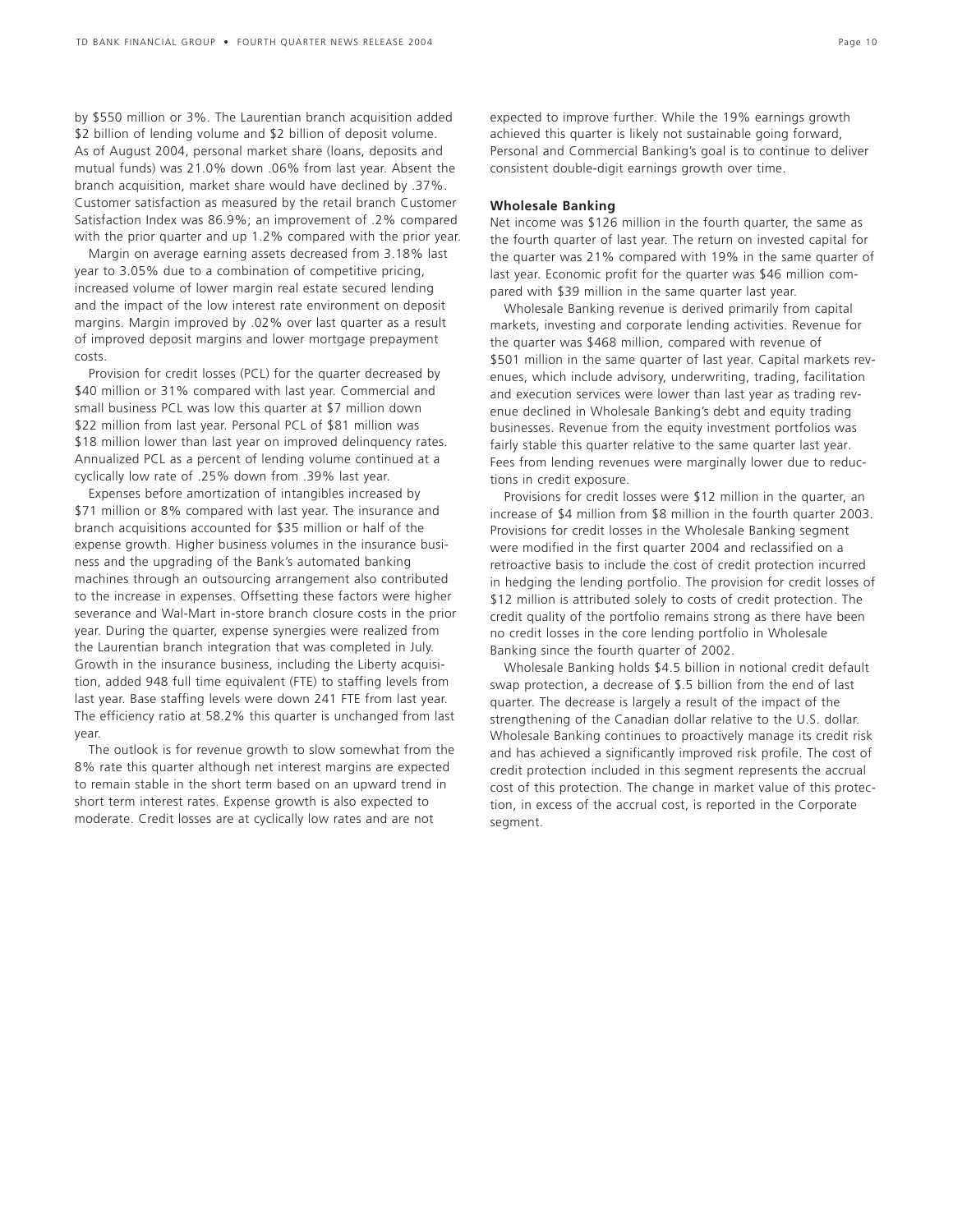Risk-weighted assets (RWA) of the Wholesale Banking segment were \$30 billion this quarter, a decrease of \$2 billion compared with last quarter and a decrease of \$10 billion compared with last year. The reduction compared with last year is a result of a decrease in both market and credit risk. The market risk RWA reduction reflects the impact of implementing the new Interest Rate Specific VaR model for the trading businesses, while the reduction in credit risk RWA is largely a result of a decline in the size of the lending portfolio.

Expenses were \$261 million, a decrease of \$62 million from \$323 million last year. This is largely a result of lower variable compensation due to weaker performance in the capital markets businesses and lower severance costs.

This was a solid quarter for Wholesale Banking, contributing to a very strong year. In 2005, Wholesale Banking will continue to focus on growing and deepening client relationships, expanding its product and service suite and operating with excellence. The segment is expected to deliver a strong return on invested capital in 2005 and it is expected to continue to provide a strong contribution to the Bank's economic profit.

#### **Wealth Management**

Wealth Management's net income before amortization of intangibles for the fourth quarter 2004 was \$67 million, a decline of \$37 million from the same quarter last year. The return on invested capital for the quarter was 9%, a decrease of 5% from the same quarter last year. The economic loss for the quarter was \$18 million, a decrease of \$34 million over the fourth quarter of 2003.

Total revenue decreased \$30 million from the prior year to \$603 million due to a 25% decline in Discount Brokerage trades per day to 83,000 and the negative impact on U.S. revenues of the higher Canadian dollar. These decreases were partially offset by higher interest revenue resulting from an increase in Discount Brokerage margin loans, higher Mutual Fund management fees due to 12% growth in Mutual Fund assets under management and increases in Investment Advice and Financial Planning as assets under administration continue to grow.

Expenses before the amortization of intangibles were \$502 million in the fourth quarter, an increase of \$29 million from the same quarter in 2003. The increase resulted from higher trailer payments to sellers of TD Mutual Funds with the growth in assets under management and higher sales force compensation in Investment Advice and Financial Planning resulting from the growth in revenue in those businesses. Expenses also reflect a higher level of investment in technology, hiring of sales staff and marketing costs.

Assets under management of \$124 billion at October 31, 2004 increased \$11 billion from October 31, 2003 due to strong sales of mutual funds and growth in institutional assets. Assets under administration totaled \$279 billion at the end of the fourth quarter, increasing \$20 billion from October 31, 2003 due to the addition of new assets in Discount Brokerage, Investment Advice and Financial Planning.

In 2005, the Bank believes Wealth Management is well positioned to continue to increase both its assets under management and administration as a result of the investments made in 2004 in its advice-based and asset management businesses.

### **Corporate**

During the current quarter, the Corporate segment reported net income of \$121 million. The results include income relating to a \$155 million (\$101 million after-tax) sectoral allowance release and \$34 million (\$23 million after-tax) of additional income in the non-core lending portfolio. In addition, the Corporate segment reported interest on income tax refunds of \$28 million (\$18 million after-tax). This was partially offset by contingent litigation reserves of \$54 million (\$37 million after-tax). Several actions are pending and given the litigious environment the Bank has accrued for the most likely amounts that may be expended, including legal costs to defend the Bank's positions. Corporate also recorded a loss of \$17 million (\$11 million after-tax) relating to the impact of the hedging relationship guideline and costs associated with treasury activities and net unallocated revenues, expenses and taxes.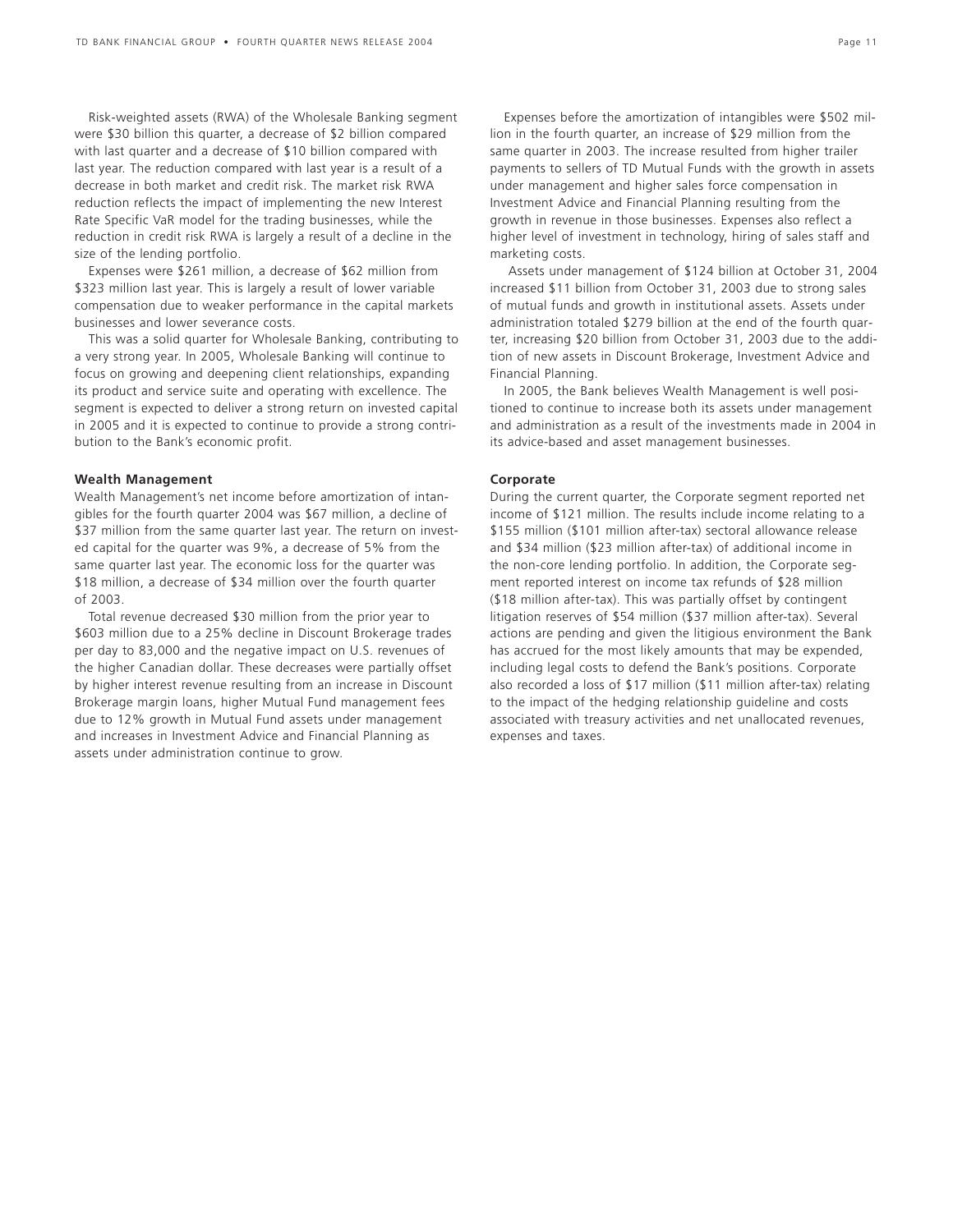## **Results by business segment**

The Bank's operations and activities are organized around the following businesses: Personal and Commercial Banking,

Wholesale Banking and Wealth Management. Results for these segments for the three and twelve months ended October 31, 2004 and October 31, 2003 are presented in the following tables.

| (millions of Canadian dollars)                                                                                                                                                                | <b>Commercial Banking</b>   | Personal and                 |                               | Wholesale<br>Banking $1,2$   |                     | Wealth<br><b>Management</b> |                              | Corporate $1,2$                 |                                   | Total                             |
|-----------------------------------------------------------------------------------------------------------------------------------------------------------------------------------------------|-----------------------------|------------------------------|-------------------------------|------------------------------|---------------------|-----------------------------|------------------------------|---------------------------------|-----------------------------------|-----------------------------------|
| For the three months ended                                                                                                                                                                    | Oct. 31<br>2004             | Oct. 31<br>2003              | Oct. 31<br>2004               | Oct. 31<br>2003              | Oct. 31<br>2004     | Oct. 31<br>2003             | Oct. 31<br>2004              | Oct. 31<br>2003                 | Oct. 31<br>2004                   | Oct. 31<br>2003                   |
| Net interest income<br>Provision for (reversal of) credit losses<br>Other income<br>Non-interest expenses before<br>amortization of intangibles                                               | \$1,100<br>88<br>523<br>944 | \$1,024<br>128<br>475<br>873 | 353<br>S.<br>12<br>115<br>261 | \$<br>351<br>8<br>150<br>323 | \$134<br>469<br>502 | \$117<br>516<br>473         | \$(112)<br>(173)<br>11<br>55 | \$(113)<br>(219)<br>(47)<br>116 | \$1,475<br>(73)<br>1,118<br>1,762 | \$1,379<br>(83)<br>1,094<br>1,785 |
| Income before provision for (benefit of)<br>income taxes and non-controlling interest<br>Provision for (benefit of) income taxes<br>Non-controlling interest in net income<br>of subsidiaries | 591<br>201                  | 498<br>171                   | 195<br>69                     | 170<br>44                    | 101<br>34           | 160<br>56                   | 17<br>(127)<br>23            | (57)<br>(136)<br>23             | 904<br>177<br>23                  | 771<br>135<br>23                  |
| Net income - before<br>amortization of intangibles                                                                                                                                            | 390                         | 327<br>-S                    | 126<br>S.                     | 126<br>\$                    | 67<br>S.            | \$104                       | \$121                        | 56<br>\$.                       | 704<br>s                          | 613<br>\$                         |
| Amortization of intangibles,<br>net of income taxes<br>Net income – reported basis                                                                                                            |                             |                              |                               |                              |                     |                             |                              |                                 | 92<br>612<br>s                    | 112<br>501                        |
| Total assets (billions of Canadian dollars)<br>- balance sheet<br>- securitized                                                                                                               | \$123.2<br>29.9             | \$115.7<br>26.8              | \$148.1                       | \$123.4                      | \$24.9              | \$21.1                      | \$14.8<br>(9.7)              | \$13.3<br>(8.1)                 | \$311.0<br>20.2                   | \$273.5<br>18.8                   |

| (millions of Canadian dollars)                                                                                                                                                                       | Personal and<br><b>Commercial Banking</b> |                                  | Wholesale<br>Banking <sup>1,2</sup> |                               | Wealth<br><b>Management</b> |                         | Corporate <sup>1,2</sup>       |                               |                                    | Total                            |
|------------------------------------------------------------------------------------------------------------------------------------------------------------------------------------------------------|-------------------------------------------|----------------------------------|-------------------------------------|-------------------------------|-----------------------------|-------------------------|--------------------------------|-------------------------------|------------------------------------|----------------------------------|
| For the twelve months ended                                                                                                                                                                          | Oct. 31<br>2004                           | Oct. 31<br>2003                  | Oct. 31<br>2004                     | Oct. 31<br>2003               | Oct. 31<br>2004             | Oct. 31<br>2003         | Oct. 31<br>2004                | Oct. 31<br>2003               | Oct. 31<br>2004                    | Oct. 31<br>2003                  |
| Net interest income<br>Provision for (reversal of) credit losses<br>Other income<br>Non-interest expenses before<br>amortization of intangibles                                                      | \$4,191<br>373<br>2,066<br>3,650          | \$4,086<br>460<br>1,803<br>3,463 | \$1,600<br>41<br>615<br>1,289       | \$1,355<br>15<br>701<br>1,689 | \$508<br>2,098<br>2,047     | \$431<br>1,873<br>2,234 | \$(356)<br>(800)<br>104<br>395 | \$(256)<br>(289)<br>47<br>206 | \$5,943<br>(386)<br>4,883<br>7,381 | \$5,616<br>186<br>4,424<br>7,592 |
| Income (loss) before provision for (benefit of)<br>income taxes and non-controlling interest<br>Provision for (benefit of) income taxes<br>Non-controlling interest in net income<br>of subsidiaries | 2.234<br>747                              | 1,966<br>689                     | 885<br>278                          | 352<br>92                     | 559<br>191                  | 70<br>145               | 153<br>(264)<br>92             | (126)<br>(323)<br>92          | 3,831<br>952<br>92                 | 2,262<br>603<br>92               |
| Net income (loss) – before<br>amortization of intangibles                                                                                                                                            | \$1,487                                   | \$1,277                          | 607<br>S.                           | 260<br>\$                     | \$ 368                      | \$ (75)                 | \$ 325                         | \$105                         | \$2,787                            | \$1,567                          |
| Amortization of intangibles,<br>net of income taxes                                                                                                                                                  |                                           |                                  |                                     |                               |                             |                         |                                |                               | 477                                | 491                              |
| Net income – reported basis                                                                                                                                                                          |                                           |                                  |                                     |                               |                             |                         |                                |                               | \$2,310                            | \$1,076                          |

<sup>1</sup> The Wholesale Banking and Corporate segment results have been restated to

reflect the transfer of the non-core lending portfolio to the Corporate segment.<br><sup>2</sup> The taxable equivalent basis adjustment reflected in the Wholesale Banking segment's results is eliminated in the Corporate segment.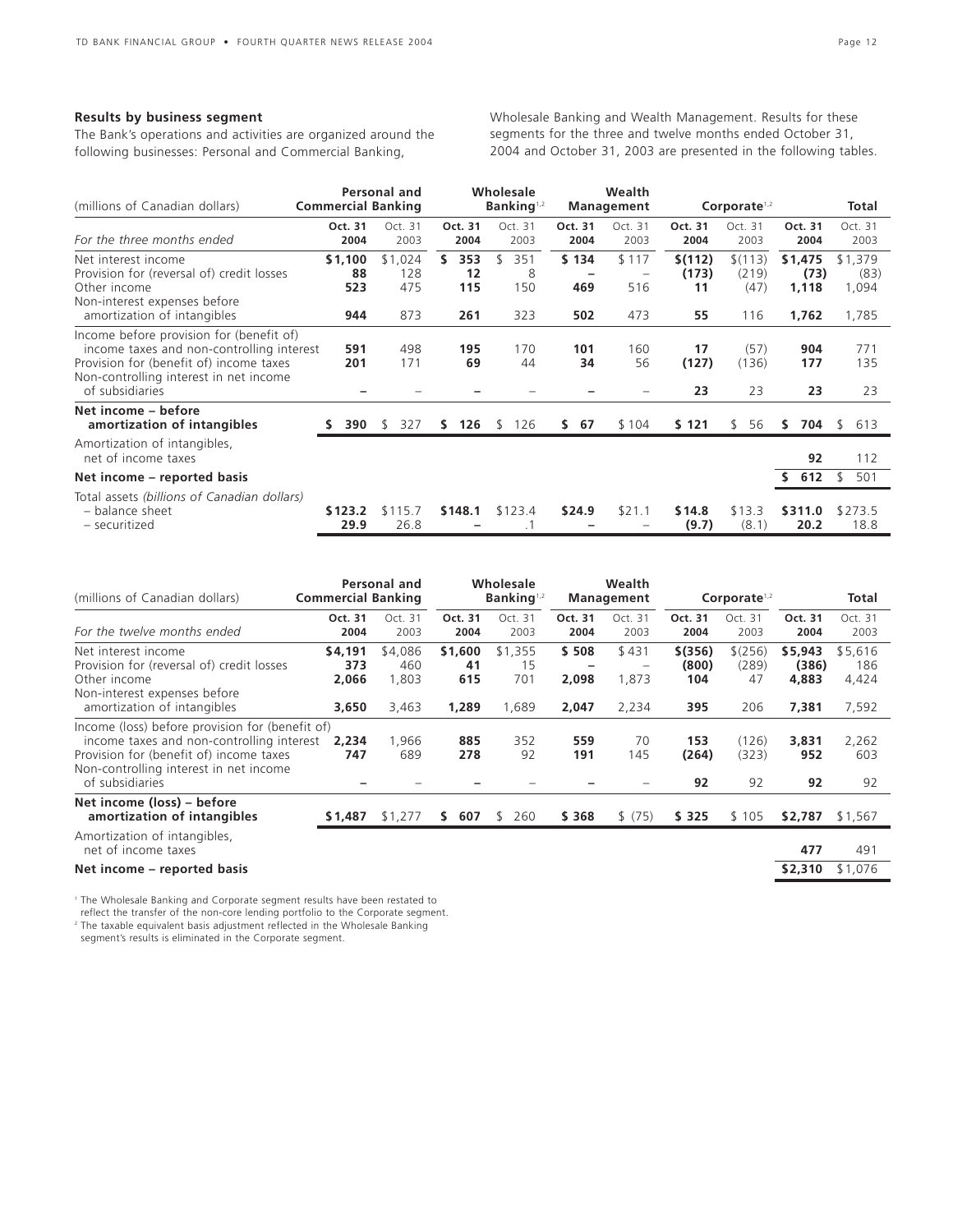## **CONSOLIDATED BALANCE SHEET** (unaudited)

|                                                                                                                   |                     | As at                |
|-------------------------------------------------------------------------------------------------------------------|---------------------|----------------------|
|                                                                                                                   | Oct. 31             | Oct. 31              |
| (millions of Canadian dollars)                                                                                    | 2004                | 2003                 |
| <b>Assets</b>                                                                                                     |                     |                      |
| Cash and non-interest-bearing deposits with other banks<br>Interest-bearing deposits with other banks             | s<br>1,404<br>7,634 | \$<br>1,468<br>6,251 |
|                                                                                                                   | 9,038               | 7,719                |
| <b>Securities</b>                                                                                                 |                     |                      |
| Investment                                                                                                        | 31,387              | 24,775               |
| Trading                                                                                                           | 66,893              | 54,890               |
|                                                                                                                   | 98,280              | 79,665               |
| Securities purchased under resale agreements                                                                      | 21,888              | 17,475               |
| Loans                                                                                                             |                     |                      |
| Residential mortgages                                                                                             | 51,420              | 52,566               |
| Consumer instalment and other personal                                                                            | 48,857              | 41,065               |
| Credit card<br>Business and government                                                                            | 2,566<br>22,264     | 2,120<br>24,319      |
|                                                                                                                   |                     |                      |
|                                                                                                                   | 125,107             | 120,070              |
| Allowance for credit losses                                                                                       | (1, 183)            | (2,012)              |
| Loans (net of allowance for credit losses)                                                                        | 123,924             | 118,058              |
| Other                                                                                                             |                     |                      |
| Customers' liability under acceptances<br>Trading derivatives' market revaluation                                 | 5,507<br>33,697     | 6,645<br>28,451      |
| Goodwill                                                                                                          | 2,225               | 2,263                |
| Intangible assets                                                                                                 | 2,144               | 2,737                |
| Land, buildings and equipment                                                                                     | 1,330               | 1,417                |
| Other assets                                                                                                      | 12,994              | 9,102                |
|                                                                                                                   | 57,897              | 50,615               |
| <b>Total assets</b>                                                                                               | \$311,027           | \$273,532            |
| <b>Liabilities</b>                                                                                                |                     |                      |
| <b>Deposits</b>                                                                                                   |                     |                      |
| Personal                                                                                                          | \$111,360           | \$105,996            |
| <b>Banks</b><br>Business and government                                                                           | 11,459<br>84,074    | 11,958<br>64,926     |
|                                                                                                                   | 206,893             |                      |
| Other                                                                                                             |                     | 182,880              |
| Acceptances                                                                                                       | 5,507               | 6,645                |
| Obligations related to securities sold short                                                                      | 17,671              | 15,346               |
| Obligations related to securities sold under repurchase agreements                                                | 9,846               | 7,845                |
| Trading derivatives' market revaluation                                                                           | 33,873              | 28,000               |
| Other liabilities                                                                                                 | 16,365              | 12,568               |
|                                                                                                                   | 83,262              | 70,404               |
| Subordinated notes and debentures                                                                                 | 5,644               | 5,887                |
| Non-controlling interest in subsidiaries                                                                          | 1,250               | 1,250                |
| Shareholders' equity                                                                                              |                     |                      |
| Capital stock                                                                                                     |                     |                      |
| Preferred                                                                                                         | 1,310               | 1,535                |
| Common (millions of shares issued and outstanding 655.9 in Q4, 2004 and 656.3 in Q4, 2003)<br>Contributed surplus | 3,373<br>20         | 3,179<br>9           |
| Foreign currency translation adjustments                                                                          | (265)               | (130)                |
| Retained earnings                                                                                                 | 9,540               | 8,518                |
|                                                                                                                   | 13,978              | 13,111               |
| Total liabilities and shareholders' equity                                                                        | \$311,027           | \$273,532            |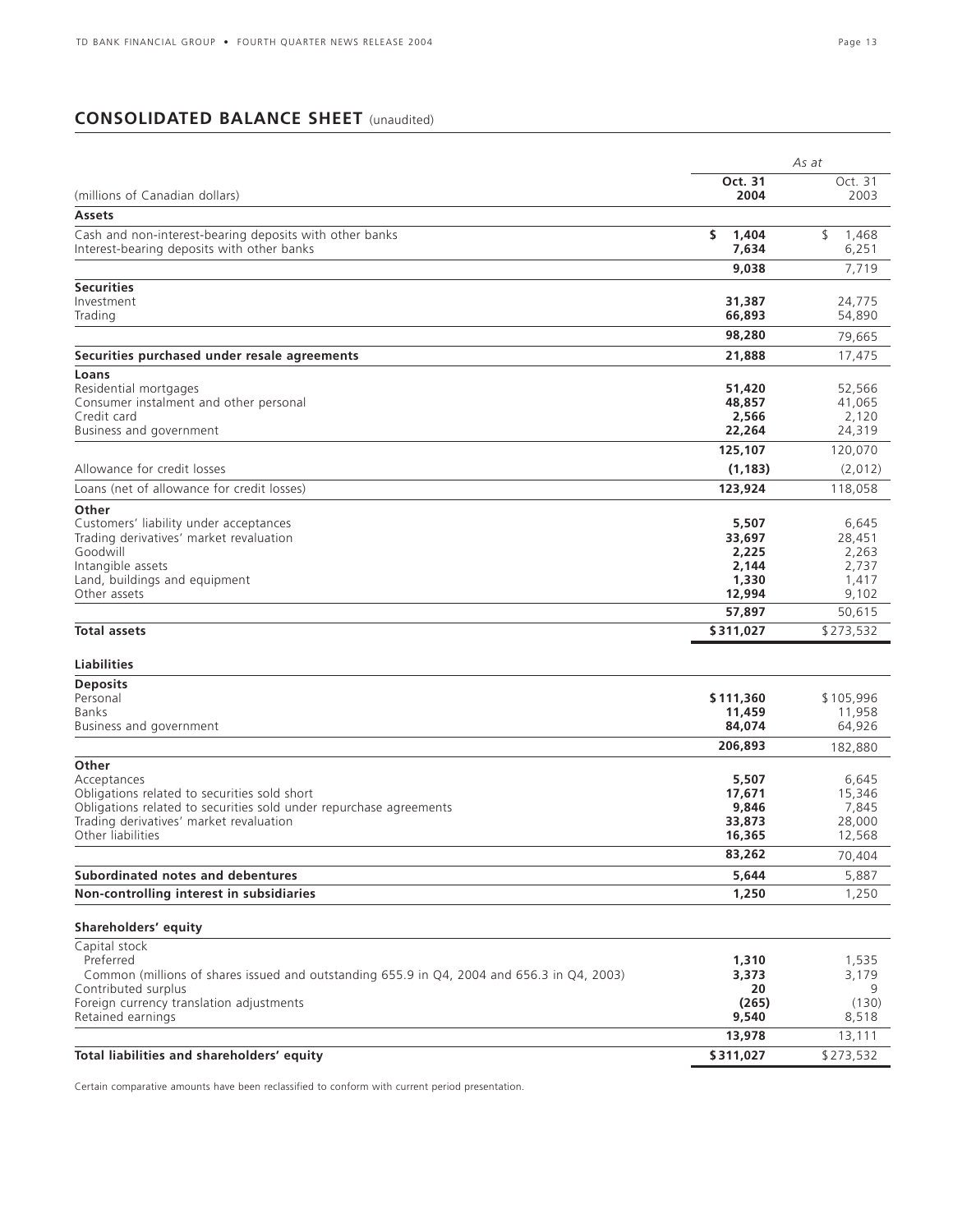# **CONSOLIDATED STATEMENT OF OPERATIONS** (unaudited)

|                                                                                                                  | For the three months ended |                          |     |                                | For the twelve months ended |                 |    |                 |
|------------------------------------------------------------------------------------------------------------------|----------------------------|--------------------------|-----|--------------------------------|-----------------------------|-----------------|----|-----------------|
| (millions of Canadian dollars)                                                                                   |                            | Oct. 31<br>2004          |     | Oct. 31<br>2003                |                             | Oct. 31<br>2004 |    | Oct. 31<br>2003 |
| Interest income                                                                                                  |                            |                          |     |                                |                             |                 |    |                 |
| Loans                                                                                                            | \$                         | 1,767                    | \$. | 1,749                          | S.                          | 6,958           | \$ | 7,542           |
| Securities                                                                                                       |                            |                          |     |                                |                             |                 |    |                 |
| Dividends                                                                                                        |                            | 230                      |     | 182                            |                             | 859             |    | 721             |
| Interest                                                                                                         |                            | 649                      |     | 657                            |                             | 2,798           |    | 2,727           |
| Deposits with banks                                                                                              |                            | 156                      |     | 71                             |                             | 517             |    | 212             |
|                                                                                                                  |                            | 2,802                    |     | 2,659                          |                             | 11,132          |    | 11,202          |
| Interest expense                                                                                                 |                            |                          |     |                                |                             |                 |    |                 |
| Deposits                                                                                                         |                            | 1,009                    |     | 962                            |                             | 3,853           |    | 4,202           |
| Subordinated notes and debentures                                                                                |                            | 78                       |     | 94                             |                             | 312             |    | 259             |
| Other obligations                                                                                                |                            | 240                      |     | 224                            |                             | 1,024           |    | 1,125           |
|                                                                                                                  |                            | 1,327                    |     | 1,280                          |                             | 5,189           |    | 5,586           |
| Net interest income                                                                                              |                            | 1,475                    |     | 1,379                          |                             | 5,943           |    | 5,616           |
| Provision for (reversal of) credit losses                                                                        |                            | (73)                     |     | (83)                           |                             | (386)           |    | 186             |
| Net interest income after provision for (reversal of) credit losses                                              |                            | 1,548                    |     | 1,462                          |                             | 6,329           |    | 5,430           |
| Other income                                                                                                     |                            |                          |     |                                |                             |                 |    |                 |
| Investment and securities services                                                                               |                            | 511                      |     | 567                            |                             | 2,296           |    | 2,132           |
| Credit fees                                                                                                      |                            | 80                       |     | 84                             |                             | 343             |    | 415             |
| Net investment securities gains                                                                                  |                            | 44                       |     | 23                             |                             | 192             |    | 23              |
| Trading income (loss)                                                                                            |                            | (75)                     |     | (22)                           |                             | (153)           |    | 104             |
| Service charges                                                                                                  |                            | 170                      |     | 165                            |                             | 673             |    | 641             |
| Loan securitizations                                                                                             |                            | 82                       |     | 89                             |                             | 390             |    | 250             |
| Card services                                                                                                    |                            | 20                       |     | 47                             |                             | 172             |    | 252             |
| Insurance, net of claims                                                                                         |                            | 175                      |     | 119                            |                             | 593             |    | 420             |
| Trust fees                                                                                                       |                            | 18                       |     | 15<br>$\overline{\phantom{0}}$ |                             | 78              |    | 70<br>(39)      |
| Write down of investment in joint ventures<br>Other                                                              |                            | 93                       |     | 7                              |                             | 299             |    | 156             |
|                                                                                                                  |                            |                          |     |                                |                             |                 |    |                 |
| Net interest and other income                                                                                    |                            | 1,118                    |     | 1,094                          |                             | 4,883           |    | 4,424           |
|                                                                                                                  |                            | 2,666                    |     | 2,556                          |                             | 11,212          |    | 9,854           |
| Non-interest expenses<br>Salaries and employee benefits                                                          |                            | 909                      |     |                                |                             |                 |    |                 |
| Occupancy including depreciation                                                                                 |                            | 157                      |     | 941<br>173                     |                             | 3,780<br>612    |    | 3,758<br>656    |
| Equipment including depreciation                                                                                 |                            | 161                      |     | 177                            |                             | 562             |    | 650             |
| Goodwill impairment                                                                                              |                            | $\overline{\phantom{0}}$ |     |                                |                             |                 |    | 624             |
| Amortization of intangible assets                                                                                |                            | 142                      |     | 175                            |                             | 626             |    | 772             |
| Restructuring costs (reversal)                                                                                   |                            | $\overline{\phantom{0}}$ |     | $\overline{\phantom{0}}$       |                             | (7)             |    | 92              |
| Marketing and business development                                                                               |                            | 88                       |     | 78                             |                             | 384             |    | 348             |
| Brokerage related fees                                                                                           |                            | 49                       |     | 57                             |                             | 228             |    | 229             |
| Professional and advisory services                                                                               |                            | 144                      |     | 123                            |                             | 446             |    | 372             |
| Communications                                                                                                   |                            | 53                       |     | 52                             |                             | 207             |    | 208             |
| Other                                                                                                            |                            | 201                      |     | 184                            |                             | 1,169           |    | 655             |
|                                                                                                                  |                            | 1,904                    |     | 1,960                          |                             | 8,007           |    | 8,364           |
| Income before provision for income taxes                                                                         |                            | 762                      |     | 596                            |                             | 3,205           |    | 1,490           |
| <b>Provision for income taxes</b>                                                                                |                            | 127                      |     | 72                             |                             | 803             |    | 322             |
| Income before non-controlling interest in subsidiaries<br>Non-controlling interest in net income of subsidiaries |                            | 635<br>23                |     | 524<br>23                      |                             | 2,402<br>92     |    | 1,168           |
|                                                                                                                  |                            |                          |     |                                |                             |                 |    | 92              |
| Net income<br><b>Preferred dividends</b>                                                                         |                            | 612<br>17                |     | 501<br>21                      |                             | 2,310<br>78     |    | 1,076<br>87     |
| Net income applicable to common shares                                                                           | \$                         | 595                      | \$  | 480                            | \$                          | 2,232           | \$ | 989             |
|                                                                                                                  |                            |                          |     |                                |                             |                 |    |                 |
| Average number of common shares outstanding (millions)                                                           |                            |                          |     |                                |                             |                 |    |                 |
| <b>Basic</b>                                                                                                     |                            | 653.5                    |     | 653.8                          |                             | 654.5           |    | 649.8           |
| Diluted                                                                                                          |                            | 658.2                    |     | 658.3                          |                             | 659.4           |    | 653.9           |
| Earnings per common share                                                                                        | \$                         |                          | \$  |                                |                             |                 | \$ |                 |
| <b>Basic</b><br>Diluted                                                                                          |                            | .91<br>.90               |     | .74<br>.73                     | \$                          | 3.41<br>3.39    |    | 1.52<br>1.51    |
|                                                                                                                  |                            |                          |     |                                |                             |                 |    |                 |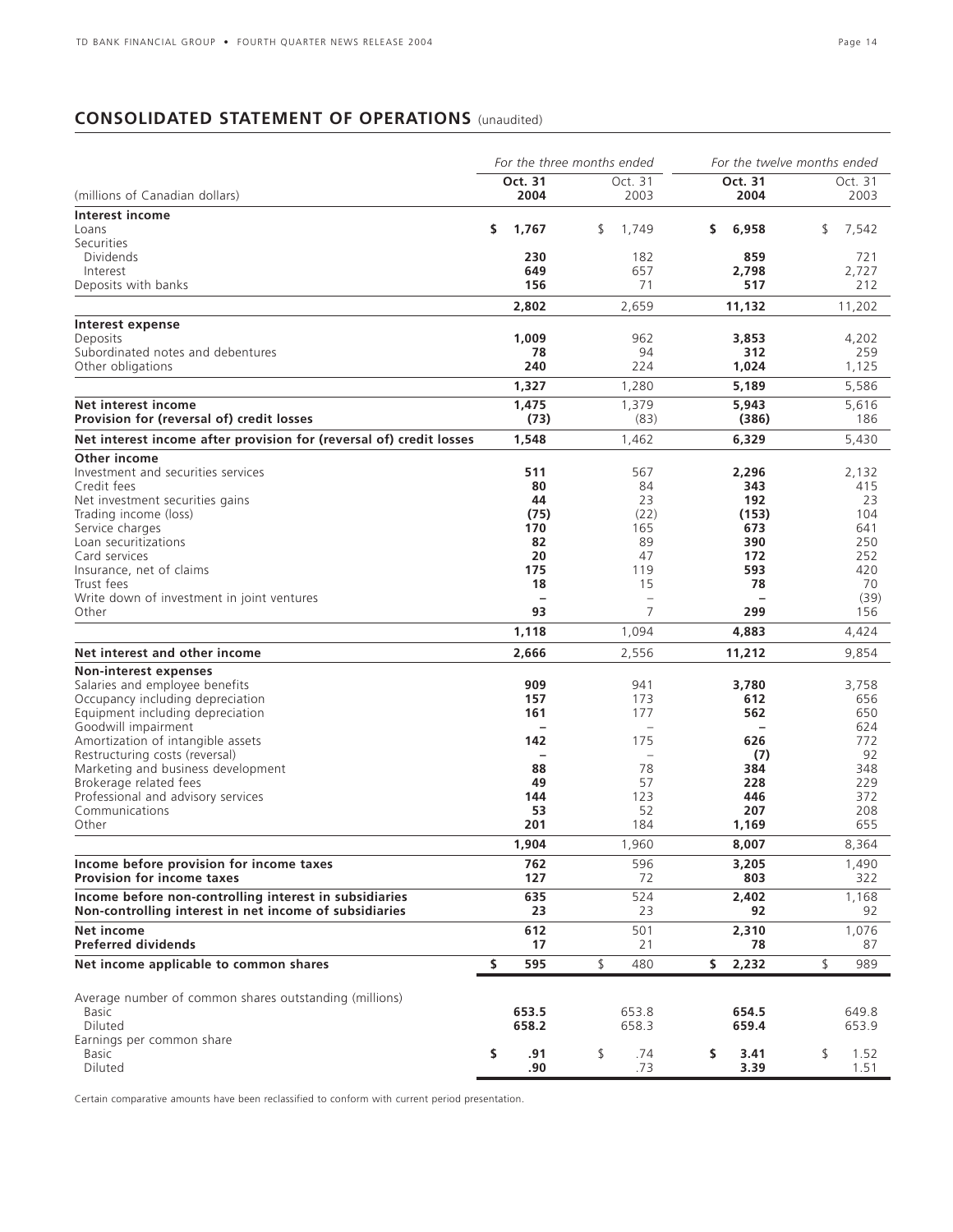# **CONSOLIDATED STATEMENT OF CHANGES IN SHAREHOLDERS' EQUITY** (unaudited)

|                                                                                                                                                                                                                                                                               | For the twelve months ended |                                                        |                                        |  |  |
|-------------------------------------------------------------------------------------------------------------------------------------------------------------------------------------------------------------------------------------------------------------------------------|-----------------------------|--------------------------------------------------------|----------------------------------------|--|--|
| (millions of Canadian dollars)                                                                                                                                                                                                                                                |                             | Oct. 31<br>2004                                        | Oct. 31<br>2003                        |  |  |
| <b>Preferred shares</b><br>Balance at beginning of period<br>Proceeds from share issues<br>Translation adjustment on shares issued in a foreign currency<br>Share redemptions                                                                                                 | \$                          | 1,535<br>(225)                                         | \$<br>1,485<br>550<br>(23)<br>(477)    |  |  |
| Balance at end of period                                                                                                                                                                                                                                                      |                             | 1,310                                                  | 1,535                                  |  |  |
| <b>Common shares</b><br>Balance at beginning of period<br>Proceeds from shares issued on exercise of options<br>Proceeds from shares issued as a result of dividend reinvestment plan<br>Impact of shares (acquired) sold in Wholesale Banking<br>Repurchase of common shares |                             | 3,179<br>99<br>174<br>(41)<br>(38)                     | 2,846<br>47<br>286                     |  |  |
| Balance at end of period                                                                                                                                                                                                                                                      |                             | 3,373                                                  | 3,179                                  |  |  |
| <b>Contributed surplus</b><br>Balance at beginning of period<br>Stock option expense                                                                                                                                                                                          |                             | 9<br>11                                                | 9                                      |  |  |
| Balance at end of period                                                                                                                                                                                                                                                      |                             | 20                                                     | 9                                      |  |  |
| Foreign currency translation adjustments<br>Balance at beginning of period<br>Foreign exchange gains (losses) from investments in subsidiaries and other items<br>Foreign exchange gains (losses) from hedging activities<br>(Provision for) benefit of income taxes          |                             | (130)<br>(739)<br>1.004<br>(400)                       | 418<br>(1, 595)<br>1,528<br>(481)      |  |  |
| Balance at end of period                                                                                                                                                                                                                                                      |                             | (265)                                                  | (130)                                  |  |  |
| <b>Retained earnings</b><br>Balance at beginning of period<br>Net income<br>Preferred dividends<br>Common dividends<br>Termination of equity based compensation plan<br>Premium paid on repurchase of common shares<br>Other                                                  |                             | 8,518<br>2,310<br>(78)<br>(890)<br>(24)<br>(312)<br>16 | 8,292<br>1,076<br>(87)<br>(754)<br>(9) |  |  |
| Balance at end of period                                                                                                                                                                                                                                                      |                             | 9,540                                                  | 8,518                                  |  |  |
| <b>Total common equity</b>                                                                                                                                                                                                                                                    |                             | 12,668                                                 | 11,576                                 |  |  |
| Total shareholders' equity                                                                                                                                                                                                                                                    |                             | \$13,978                                               | \$13,111                               |  |  |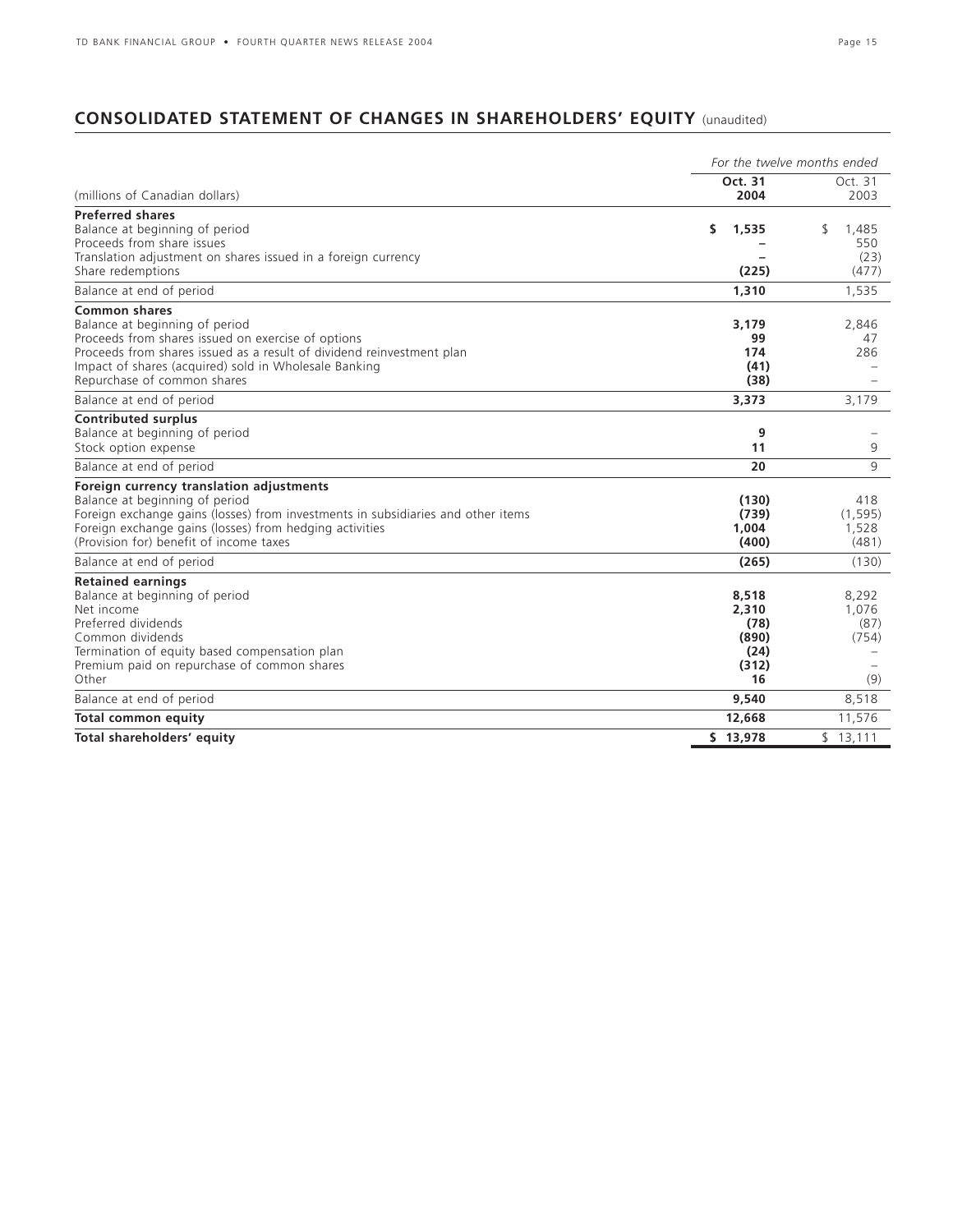# **CONSOLIDATED STATEMENT OF CASH FLOWS** (unaudited)

|                                                                                                                                    | For the three months ended      |                                 | For the twelve months ended |                    |  |
|------------------------------------------------------------------------------------------------------------------------------------|---------------------------------|---------------------------------|-----------------------------|--------------------|--|
| (millions of Canadian dollars)                                                                                                     | Oct. 31<br>2004                 | Oct. 31<br>2003                 | Oct. 31<br>2004             | Oct. 31<br>2003    |  |
| Cash flows from (used in) operating activities                                                                                     |                                 |                                 |                             |                    |  |
| Net income<br>Adjustments to determine net cash flows from (used in) operating<br>activities                                       | \$<br>612                       | \$<br>501                       | \$<br>2,310                 | \$<br>1,076        |  |
| Provision for (reversal of) credit losses                                                                                          | (73)                            | (83)                            | (386)                       | 186                |  |
| Depreciation                                                                                                                       | 83                              | 91                              | 294                         | 318                |  |
| Goodwill impairment                                                                                                                |                                 |                                 |                             | 624                |  |
| Amortization of intangible assets<br>Restructuring costs (reversal)                                                                | 142<br>$\overline{\phantom{0}}$ | 175<br>$\overline{\phantom{0}}$ | 626<br>(7)                  | 772<br>98          |  |
| Stock option expense                                                                                                               | 3                               | 2                               | 11                          | 9                  |  |
| Write down of investment in joint ventures                                                                                         |                                 |                                 |                             | 39                 |  |
| Net investment securities gains                                                                                                    | (44)                            | (23)                            | (192)                       | (23)               |  |
| Changes in operating assets and liabilities<br>Future income taxes                                                                 | 276                             | 81                              | 128                         | (74)               |  |
| Current income taxes payable                                                                                                       | 231                             | 66                              | (440)                       | 669                |  |
| Interest receivable and payable                                                                                                    | 11                              | 18                              | (141)                       | 145                |  |
| Trading securities                                                                                                                 | 809<br>(7, 534)                 | 10,110                          | (12,003)                    | (1, 495)           |  |
| Unrealized gains and amounts receivable on derivatives contracts<br>Unrealized losses and amounts payable on derivatives contracts | 7,317                           | (684)<br>591                    | (5,246)<br>5,873            | (2,712)<br>2,046   |  |
| Other                                                                                                                              | (423)                           | (238)                           | 243                         | 3,475              |  |
| Net cash from (used in) operating activities                                                                                       | 1,410                           | 10,607                          | (8,930)                     | 5,153              |  |
| Cash flows from (used in) financing activities                                                                                     |                                 |                                 |                             |                    |  |
| Deposits                                                                                                                           | (4,611)                         | (15, 748)                       | 24,013                      | (6,310)            |  |
| Securities sold under repurchase agreements<br>Securities sold short                                                               | (1,088)<br>(1, 742)             | (5, 975)<br>(4, 337)            | 2,001<br>2,325              | (810)<br>(1,712)   |  |
| Issuance of subordinated notes and debentures                                                                                      | 3                               | 999                             | 3                           | 1,904              |  |
| Repayment of subordinated notes and debentures                                                                                     | (1)                             | (208)                           | (158)                       | (218)              |  |
| Subordinated notes and debentures (acquired) sold in Wholesale Banking                                                             | 40                              | $\overline{\phantom{0}}$        | (26)                        |                    |  |
| Translation adjustment on subordinated notes and debentures issued in<br>a foreign currency                                        | (69)                            | (47)                            | (62)                        | (142)              |  |
| Common shares issued on exercise of options                                                                                        | 17                              | 19                              | 99                          | 47                 |  |
| Common shares issued as a result of dividend reinvestment plan                                                                     | 78                              | 82                              | 174                         | 286                |  |
| Common shares (acquired) sold in Wholesale Banking<br>Repurchase of common shares                                                  | 33                              |                                 | (41)                        |                    |  |
| Preferred shares (acquired) sold in Wholesale Banking                                                                              | 1                               |                                 | (350)                       |                    |  |
| Issuance of preferred shares                                                                                                       |                                 |                                 |                             | 550                |  |
| Redemption of preferred shares                                                                                                     |                                 |                                 | (225)                       | (477)              |  |
| Dividends paid on - preferred shares<br>- common shares                                                                            | (17)<br>(235)                   | (21)<br>(209)                   | (78)<br>(890)               | (87)<br>(754)      |  |
| Other                                                                                                                              |                                 | (23)                            |                             | (23)               |  |
| Net cash from (used in) financing activities                                                                                       | (7, 591)                        | (25, 468)                       | 26,785                      | (7, 746)           |  |
| Cash flows from (used in) investing activities                                                                                     |                                 |                                 |                             |                    |  |
| Interest-bearing deposits with other banks<br>Activity in investment securities                                                    | 766                             | 14                              | (1, 383)                    | (1,615)            |  |
| Purchases                                                                                                                          | (3,963)                         | (6, 613)                        | (30, 877)                   | (25, 199)          |  |
| Proceeds from maturities                                                                                                           | 1,768                           | 3,792                           | 4,688                       | 9,110              |  |
| Proceeds from sales                                                                                                                | 4,505                           | 6,428                           | 19,769                      | 20,139             |  |
| Activity from lending activities<br>Origination and acquisitions                                                                   | (13, 755)                       | (24, 813)                       | (77, 827)                   | (143, 064)         |  |
| Proceeds from maturities                                                                                                           | 10,756                          | 24,770                          | 63,457                      | 138,126            |  |
| Proceeds from sales                                                                                                                | 280                             | 895                             | 3,326                       | 1,694              |  |
| Proceeds from loan securitizations<br>Land, buildings and equipment                                                                | 2,090                           | 1,251                           | 5,564                       | 7,627              |  |
| Securities purchased under resale agreements                                                                                       | (192)<br>3,513                  | (65)<br>9,168                   | (207)<br>(4, 413)           | (101)<br>(4, 415)  |  |
| Net cash from (used in) investing activities                                                                                       | 5,768                           | 14,827                          | (17, 903)                   | 2,302              |  |
| Effect of exchange rate changes on cash and cash equivalents                                                                       | (19)                            | (46)                            | (16)                        | (143)              |  |
| Net changes in cash and cash equivalents                                                                                           | (432)                           | (80)                            | (64)                        | (434)              |  |
| Cash and cash equivalents at beginning of period                                                                                   | 1,836                           | 1,548                           | 1,468                       | 1,902              |  |
| Cash and cash equivalents at end of period represented<br>by cash and non-interest-bearing deposits with other banks               | \$<br>1,404                     | \$<br>1,468                     | \$<br>1,404                 | \$<br>1,468        |  |
| Supplementary disclosure of cash flow information                                                                                  |                                 |                                 |                             |                    |  |
| Amount of interest paid during the period<br>Amount of income taxes paid during the period                                         | \$<br>1,264<br>25               | \$<br>1,392<br>101              | \$<br>5,298<br>1,509        | 5,861<br>\$<br>306 |  |
| Dividends per common share                                                                                                         | \$<br>.36                       | \$<br>.32                       | \$<br>1.36                  | \$<br>1.16         |  |